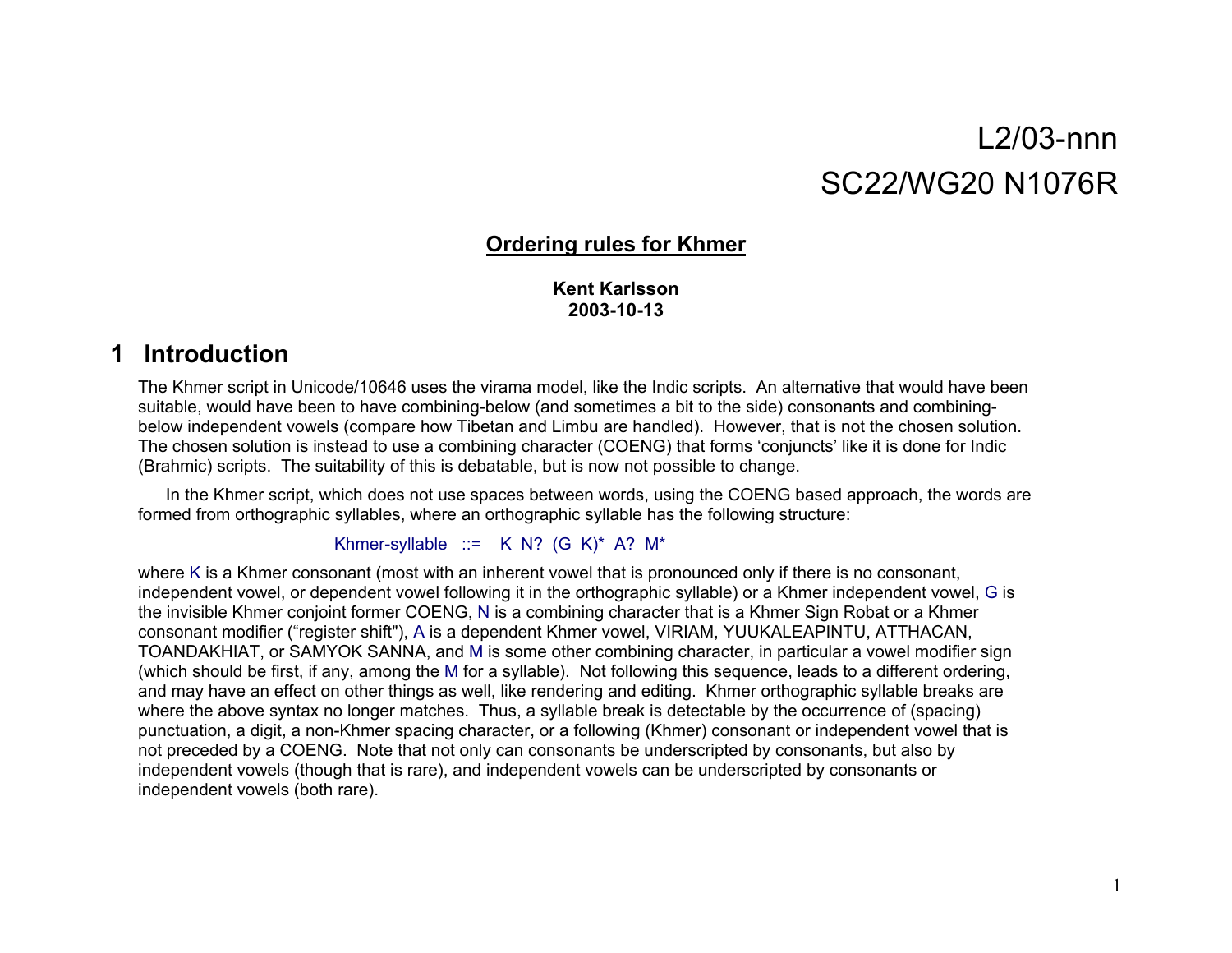The COENG makes the adjacent Khmer consonant/independent vowel characters conjoining (like VIRAMAs make adjacent Indic scripts's consonants conjoining; unlike the VIRAMAs the COENG is never rendered, not even as a fallback). In Khmer the non-first consonants/independent vowels in an orthographic syllable are typographically underscripted, with a modified glyph.

# **2 Khmer ordering issues**

Nominally, when ordering Khmer strings, they are grouped by orthographic syllables (regarded as clusters or segments), where the dependent vowels are collated before the consonants in the alphabetic ordering (ignoring the COENG that is used in the encoding).

However, Khmer has an encoding where consonants (and independent vowels) that are not first in a syllable are preceded by a particular character, the COENG. By simply weighting the consonants lighter than the dependent vowels and the COENG heavier than the dependent vowels, the expected clustered ordering is achieved. Indeed, the vowels and the COENG should be ordered after all scripts, so that the clustering is maintained also when other scripts may be involved in a string.

For instance, <KA, AA>, should come before <KA, COENG, KA>. So COENG must be heavier than any dependent vowel. In addition, e.g., <KA, U+3400> should come before <KA, AA, U+3400>. So AA, and other dependent vowel signs, must be heavier than any "independent" character, regardless of script.

To make the collation keys a bit shorter, the COENG+consonant (or COENG+independent vowel) pairs can get contracted weightings (these are not given below, since they are not necessary for getting the desired ordering). These would actually correspond one-to-one to underscripted consonants/independent vowels. Similarly, other related scripts that use VIRAMAs to achieve the coinjoinment, can weight the consonants (and independent vowels) before the dependent vowels and last (heaviest) the VIRAMA. This is already the general collation ordering of these characters in ISO/IEC 14651:2001 on a per script basis. Doing it on a per-script basis, however, may give problems with the ordering clustering at the end of the Khmer (Devanagari, etc.) string (see example above).

One way of ordering most of the independent vowels in Khmer are as if they were a glottal stop (there is a Khmer consonant letter for glottal stop) followed by the corresponding dependent vowel, even though they do not have a Unicode decomposition that way. This is how they are ordered in the Chuon Nath's dictionary. They are distinguished from an actual glottal stop followed by the corresponding dependent vowel at the second collation level via a <VRNTn> weight at level 2. However, four of the independent vowels actually (phonetically) begin with a consonant (R for two of them, and L for the other two). They are ordered just after the corresponding consonant, just like in the Chuon Nath's dictionary.

The inherent vowel in a consonant is not explicitly weighted. Doing so only when it is not cancelled by a follow-on character would complicate the weighting too much, and would require prehandling. Not including a weight for an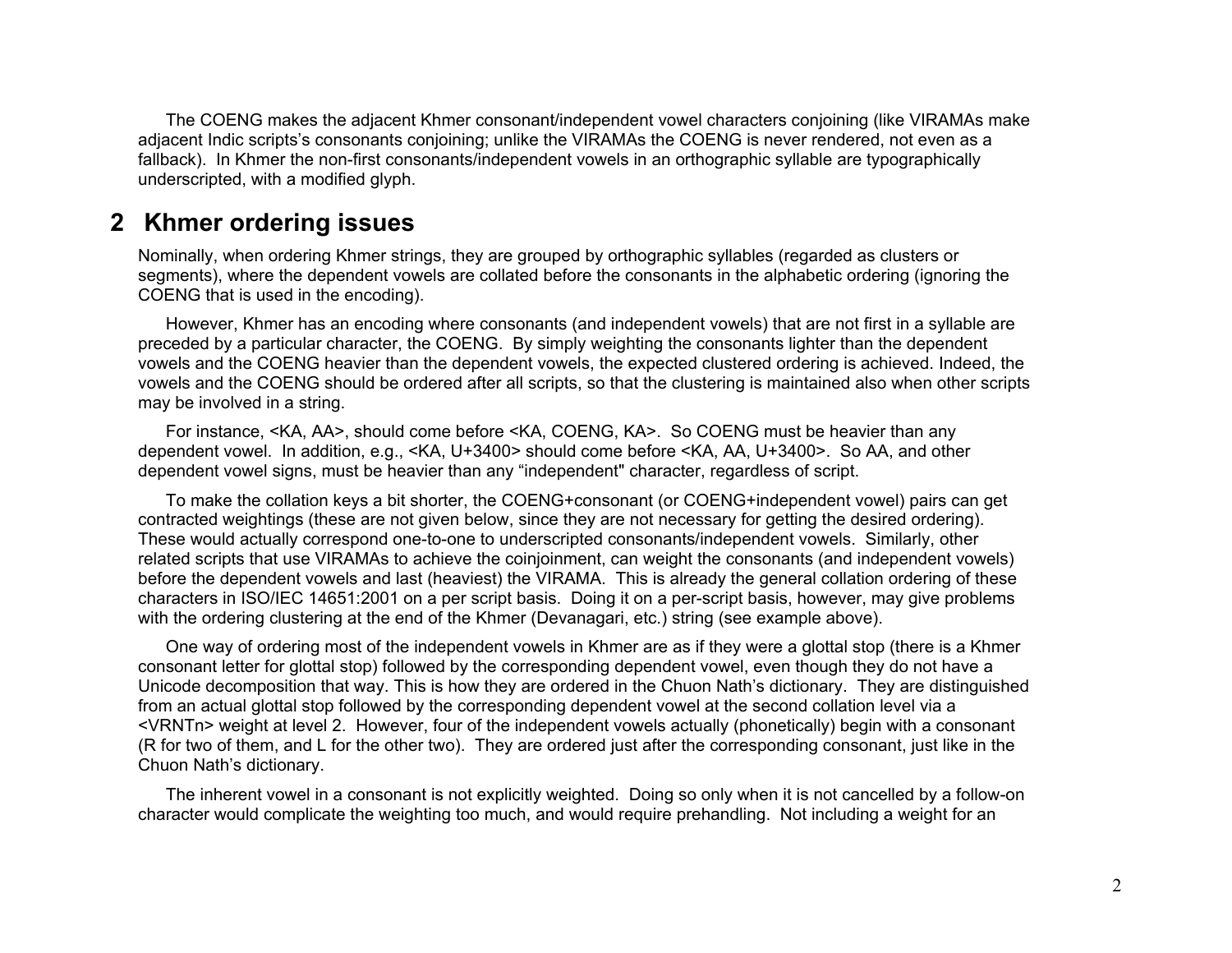inherent vowel is justified by the fact that the inherent vowel is the first vowel, and non-first consonants have collation weights after (heavier than) the vowels. So leaving out the weight for the inherent vowel does not disturb the ordering at all. The inherent vowel actually varies depending on circumstances, but that should not affect collation order. The INHERENT characters are invisible, as well as recommended not to be used, and should be ignored in collation, as they are in the rules below.

The KHMER SIGN ROBAT, which is combining and cannot come first in an orthographic syllable, spells a syllable initial RO. To get the ordering proper, contractions are defined in the ordering rules below, for consonants and independent vowels directly followed, in the character stream, by a ROBAT. The rules for the contractions then put the weight for the ROBAT before the weight for the consonant or independent vowel it is applied to.

The nasalisation sign and other pseudo-vowels are ordered as the last few dependent vowels in the alphabetical order. In addition, two nasalised vowels are ordered as separate letters. The latter is done via contractions.

Even though most applications of the consonant modifiers only have an effect on the second collation level, their applications to BA are sometimes ordered as separate letters. That could be done via contractions, but is commented out below, since these would be too much of an exception to a general rule, and does not appear to be fully established.

The RY, RYY, LY, and LYY independent vowels are really consonants with different inherent vowels than usual. A phonetic alternative might be to order these as *variants* of RO or LO followed by Y or YY:

```
<U17AB> "<S179A><S17B9>";"<BASE><VRNT1><BASE>";"<MIN><MIN><MIN>";<U17AB> % KHMER INDEPENDENT VOWEL RY 
<U17AC> "<S179A><S17BA>";"<BASE><VRNT1><BASE>";"<MIN><MIN><MIN>";<U17AC> % KHMER INDEPENDENT VOWEL RYY
<U17AD> "<S179B><S17B9>";"<BASE><VRNT1><BASE>";"<MIN><MIN><MIN>";<U17AD> % KHMER INDEPENDENT VOWEL LY 
<U17AE> "<S179B><S17BA>";"<BASE><VRNT1><BASE>";"<MIN><MIN><MIN>";<U17AE> % KHMER INDEPENDENT VOWEL LYY
```
However, the glyphs for these letters are completely different from the corresponding consonant-vowel combinations, and even resemble unrelated letters. Further, the Chuon Nath's dictionary orders them as separate letters after RO and LO respectively. For these, we follow the Chuon Nath's dictionary in the ordering rules below.

The ordering rules below have not yet been thoroughly reviewed by experts in Khmer, so there may be changes.

# **3 Khmer collation weighting rules**

**%%% Note that Khmer characters added after version 3.2 of the Unicode standard, apart from %%% ATTHACAN, are not included below. A complete update for Khmer should of course include %%% those characters too, but it is not the centre of this proposal.**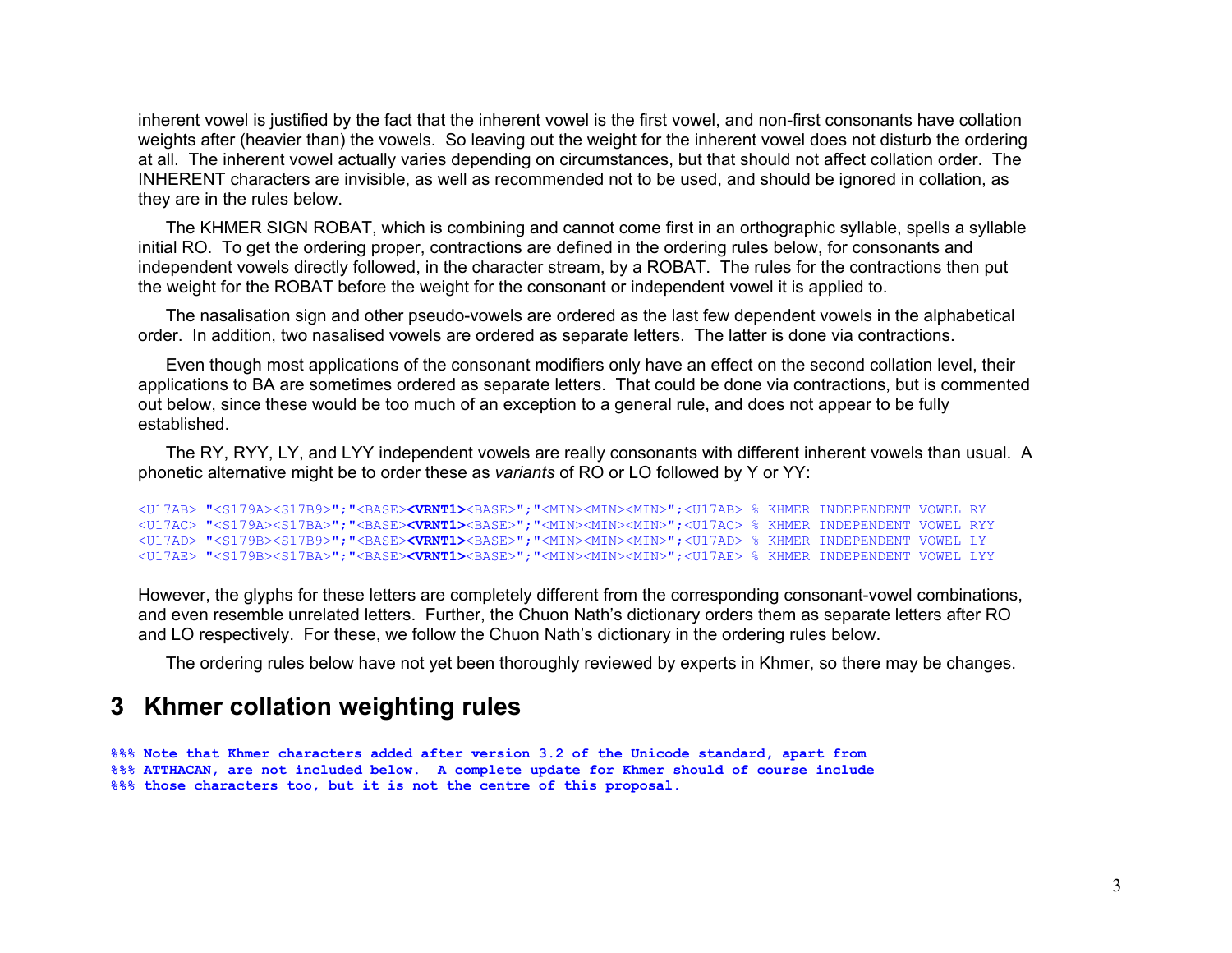**% Declaration of weighting symbols. Order in this first section is arbitrary.** 

**% Modifiers (level 2 weights): collating\_symbol** <D17CE> % KHMER SIGN KAKABAT % sign used with some exclamations **collating\_symbol** <D17CF> % KHMER SIGN AHSDA % sign used for single-consonant words **collating\_symbol <D17D1> % KHMER SIGN VIRIAM % works like the Tibetan HALANT and Thai YAMAKKAN**  collating symbol <D17D0> % KHMER SIGN SAMYOK SANNYA % used to indicate shortened inherent vowel (order as vowel?) **collating\_symbol** <D17C8> % KHMER SIGN YUUKALEAPINTU (yukaleakpintu) **collating\_symbol** <D17DD> % KHMER SIGN ATTHACAN **collating\_symbol** <D17CB> % KHMER SIGN BANTOC (bantak) % shortens preceding dependent vowel **collating\_symbol** <D17C9> % KHMER SIGN MUUSIKATOAN (muusekatoan) **collating\_symbol** <D17CA> % KHMER SIGN TRIISAP (treisap)

**collating\_symbol** <D17CD> % KHMER SIGN TOANDAKHIAT % marks character not to be pronounced (cancelled)

#### **% Consonants:**

**collating\_symbol** <S1780> % KHMER LETTER KA collating symbol <S1781> % KHMER LETTER KHA **collating\_symbol** <S1782> % KHMER LETTER KO **collating\_symbol** <S1783> % KHMER LETTER KHO **collating\_symbol** <S1784> % KHMER LETTER NGO **collating\_symbol** <S1785> % KHMER LETTER CA **collating\_symbol** <S1786> % KHMER LETTER CHA **collating\_symbol** <S1787> % KHMER LETTER CO **collating\_symbol** <S1788> % KHMER LETTER CHO **collating\_symbol** <S1789> % KHMER LETTER NYO **collating\_symbol** <S178A> % KHMER LETTER DA **collating\_symbol** <S178B> % KHMER LETTER TTHA **collating\_symbol** <S178C> % KHMER LETTER DO **collating\_symbol** <S178D> % KHMER LETTER TTHO **collating\_symbol** <S178E> % KHMER LETTER NNO (na) **collating\_symbol** <S178F> % KHMER LETTER TA **collating\_symbol** <S1790> % KHMER LETTER THA **collating\_symbol** <S1791> % KHMER LETTER TO **collating\_symbol** <S1792> % KHMER LETTER THO **collating\_symbol** <S1793> % KHMER LETTER NO **collating\_symbol** *<S1794> % KHMER LETTER BA* 

> *%% the following two are NOT weighted as separate letters, since it is NOT definite from Choun Nath's, %% and in addition would complicate automatic generation of rules for Khmer (via the "sifter" program):*

 **%% collating\_symbol <S1794\_S17C9>** % **KHMER LETTER BA,** KHMER SIGN MUUSIKATOAN

 **%% collating\_symbol <S1794\_S17CA>** % **KHMER LETTER BA,** KHMER SIGN TRIISAP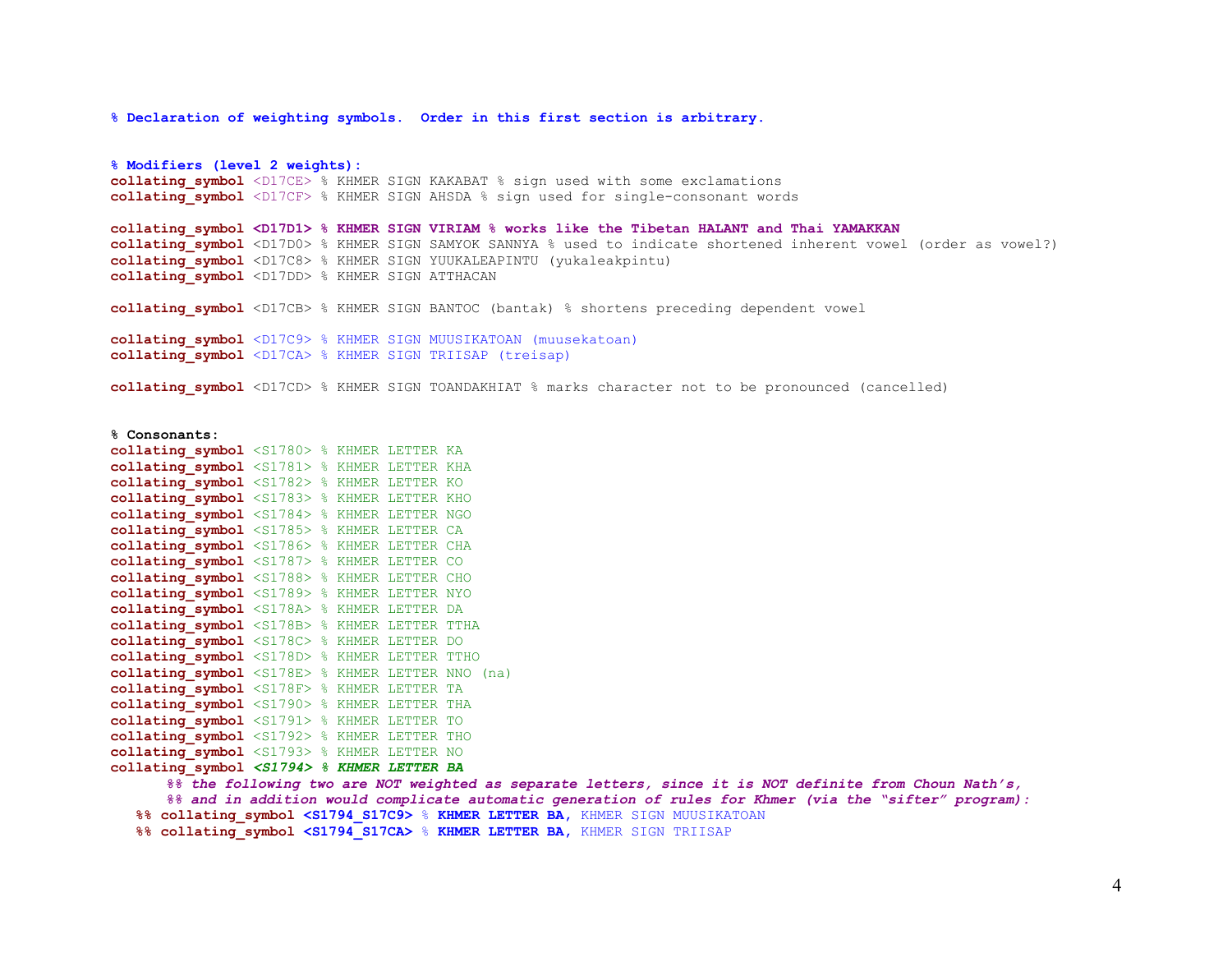```
collating_symbol <S1795> % KHMER LETTER PHA 
collating_symbol <S1796> % KHMER LETTER PO 
collating_symbol <S1797> % KHMER LETTER PHO 
collating_symbol <S1798> % KHMER LETTER MO 
collating_symbol <S1799> % KHMER LETTER YO 
collating_symbol <S179A> % KHMER LETTER RO 
collating_symbol <S17AB> % KHMER INDEPENDENT VOWEL RY % glyph based on glyph for 1794 
collating_symbol <S17AC> % KHMER INDEPENDENT VOWEL RYY % glyph based on glyph for 1794 
collating_symbol <S179B> % KHMER LETTER LO 
collating_symbol <S17AD> % KHMER INDEPENDENT VOWEL LY % glyphs based on glyph for 1796 
collating_symbol <S17AE> % KHMER INDEPENDENT VOWEL LYY % glyphs based on glyph for 1796 
collating symbol <S179C> % KHMER LETTER VO
collating symbol <S179D> % KHMER LETTER SHA
collating_symbol <S179E> % KHMER LETTER SSO (ssa) 
collating symbol <S179F> % KHMER LETTER SA
collating_symbol <S17A0> % KHMER LETTER HA 
collating_symbol <S17A1> % KHMER LETTER LA 
collating_symbol <S17A2> % KHMER LETTER QA (glottal stop)
```
**% Weights after (heavier than) all scripts:** 

```
% Dependent vowels, nasalised vowels, and pseudo-vowels: 
collating_symbol <S17B6> % KHMER VOWEL SIGN AA 
collating_symbol <S17B7> % KHMER VOWEL SIGN I 
collating_symbol <S17B8> % KHMER VOWEL SIGN II 
collating_symbol <S17B9> % KHMER VOWEL SIGN Y 
collating_symbol <S17BA> % KHMER VOWEL SIGN YY 
collating_symbol <S17BB> % KHMER VOWEL SIGN U 
collating_symbol <S17BC> % KHMER VOWEL SIGN UU 
collating_symbol <S17BD> % KHMER VOWEL SIGN UA 
collating_symbol <S17BE> % KHMER VOWEL SIGN OE 
collating_symbol <S17BF> % KHMER VOWEL SIGN YA 
collating_symbol <S17C0> % KHMER VOWEL SIGN IE 
collating_symbol <S17C1> % KHMER VOWEL SIGN E 
collating_symbol <S17C2> % KHMER VOWEL SIGN AE 
collating_symbol <S17C3> % KHMER VOWEL SIGN AI 
collating_symbol <S17C4> % KHMER VOWEL SIGN OO 
collating_symbol <S17C5> % KHMER VOWEL SIGN AU
collating_symbol <S17BB_S17C6> % KHMER VOWEL SIGN U, KHMER SIGN NIKAHIT: nasalised U
collating_symbol <S17C6> % KHMER SIGN NIKAHIT 
collating_symbol <S17B6_S17C6> % KHMER VOWEL SIGN AA, KHMER SIGN NIKAHIT: nasalised AA
collating_symbol <S17C7> % KHMER SIGN REAHMUK (used with (nearly) each of the dependent vowels and nasalised vowels)
```
**% The COENG, the consonant gluer: collating\_symbol <S17D2> % KHMER SIGN COENG (combining halant; AND makes adjacent Khmer consonant characters conjoining)**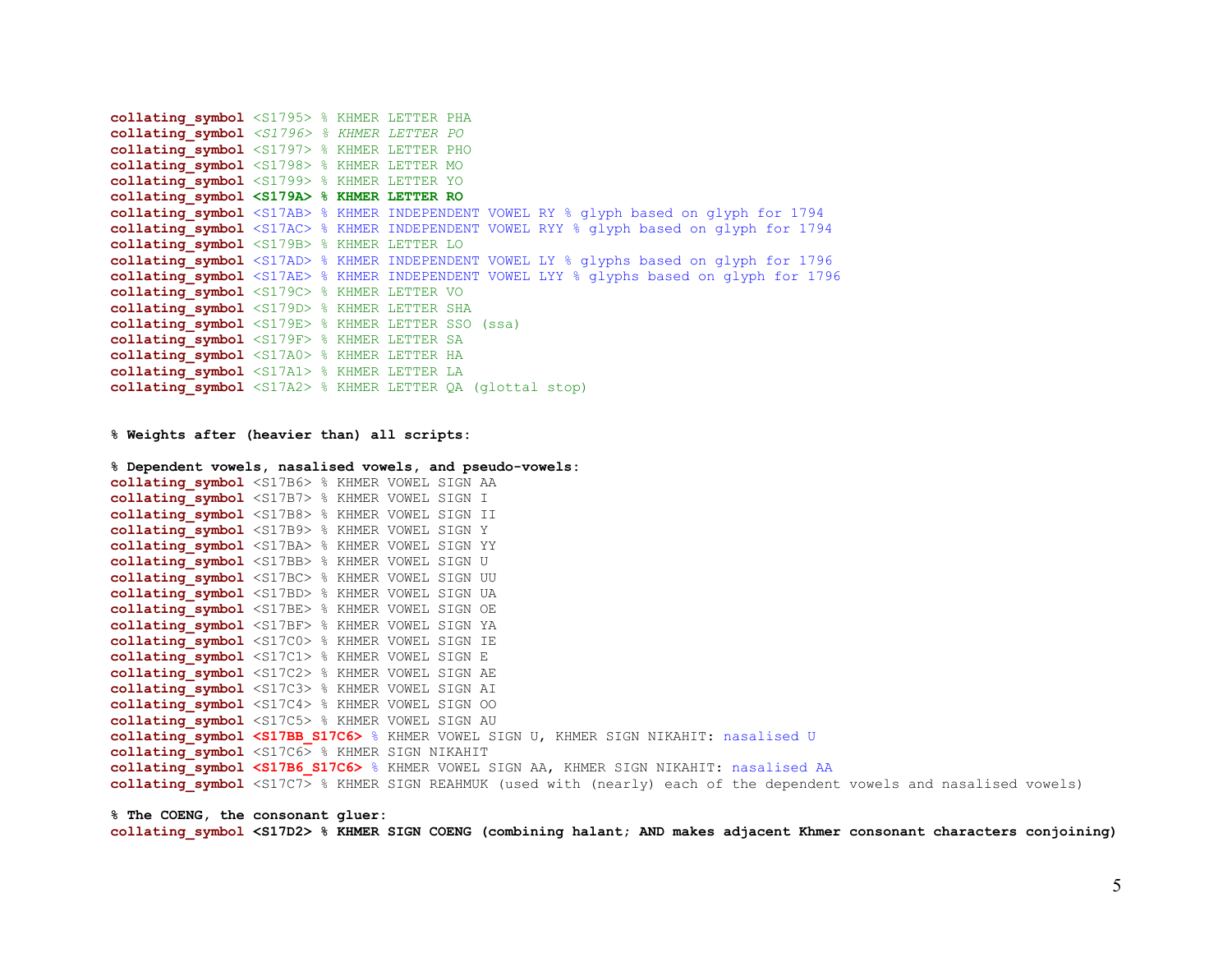#### **% Declaration of contractions**

 **%% collating\_element <U1794\_U17C9> from "<U1794><U17C9>**" % ប, **KHMER LETTER BA,** KHMER SIGN MUUSIKATOAN (PA)  **%% collating\_element <U1794\_U17CA> from "<U1794><U17CA>**" % ប, **KHMER LETTER BA,** KHMER SIGN TRIISAP

collating\_element <U1780\_**U17CC**> from "<U1780><**U17CC**>" % , KHMER LETTER KA; ៌**, KHMER SIGN ROBAT** collating\_element <U1781\_**U17CC**> from "<U1781><**U17CC**>" % , KHMER LETTER KHA; ៌**, KHMER SIGN ROBAT** collating\_element <U1782\_**U17CC**> from "<U1782><**U17CC**>" % , KHMER LETTER KO; ៌**, KHMER SIGN ROBAT** collating\_element <U1783\_**U17CC**> from "<U1783><**U17CC**>" % , KHMER LETTER KHO; ៌**, KHMER SIGN ROBAT** collating\_element <U1784\_**U17CC**> from "<U1784><**U17CC**>" % , KHMER LETTER NGO; ៌**, KHMER SIGN ROBAT** collating\_element <U1785\_**U17CC**> from "<U1785><**U17CC**>" % , KHMER LETTER CA; ៌**, KHMER SIGN ROBAT** collating\_element <U1786\_**U17CC**> from "<U1786><**U17CC**>" % , KHMER LETTER CHA; ៌**, KHMER SIGN ROBAT** collating\_element <U1787\_**U17CC**> from "<U1787><**U17CC**>" % , KHMER LETTER CO; ៌**, KHMER SIGN ROBAT** collating\_element <U1788\_**U17CC**> from "<U1788><**U17CC**>" % , KHMER LETTER CHO; ៌**, KHMER SIGN ROBAT** collating\_element <U1789\_**U17CC**> from "<U1789><**U17CC**>" % , KHMER LETTER NYO; ៌**, KHMER SIGN ROBAT** collating\_element <U178A\_**U17CC**> from "<U178A><**U17CC**>" % , KHMER LETTER DA; ៌**, KHMER SIGN ROBAT** collating\_element <U178B\_**U17CC**> from "<U178B><**U17CC**>" % , KHMER LETTER TTHA; ៌**, KHMER SIGN ROBAT** collating\_element <U178C\_**U17CC**> from "<U178C><**U17CC**>" % , KHMER LETTER DO; ៌**, KHMER SIGN ROBAT** collating\_element <U178D\_**U17CC**> from "<U178D><**U17CC**>" % , KHMER LETTER TTHO; ៌**, KHMER SIGN ROBAT** collating\_element <U178E\_**U17CC**> from "<U178E><**U17CC**>" % , KHMER LETTER NNO; ៌**, KHMER SIGN ROBAT**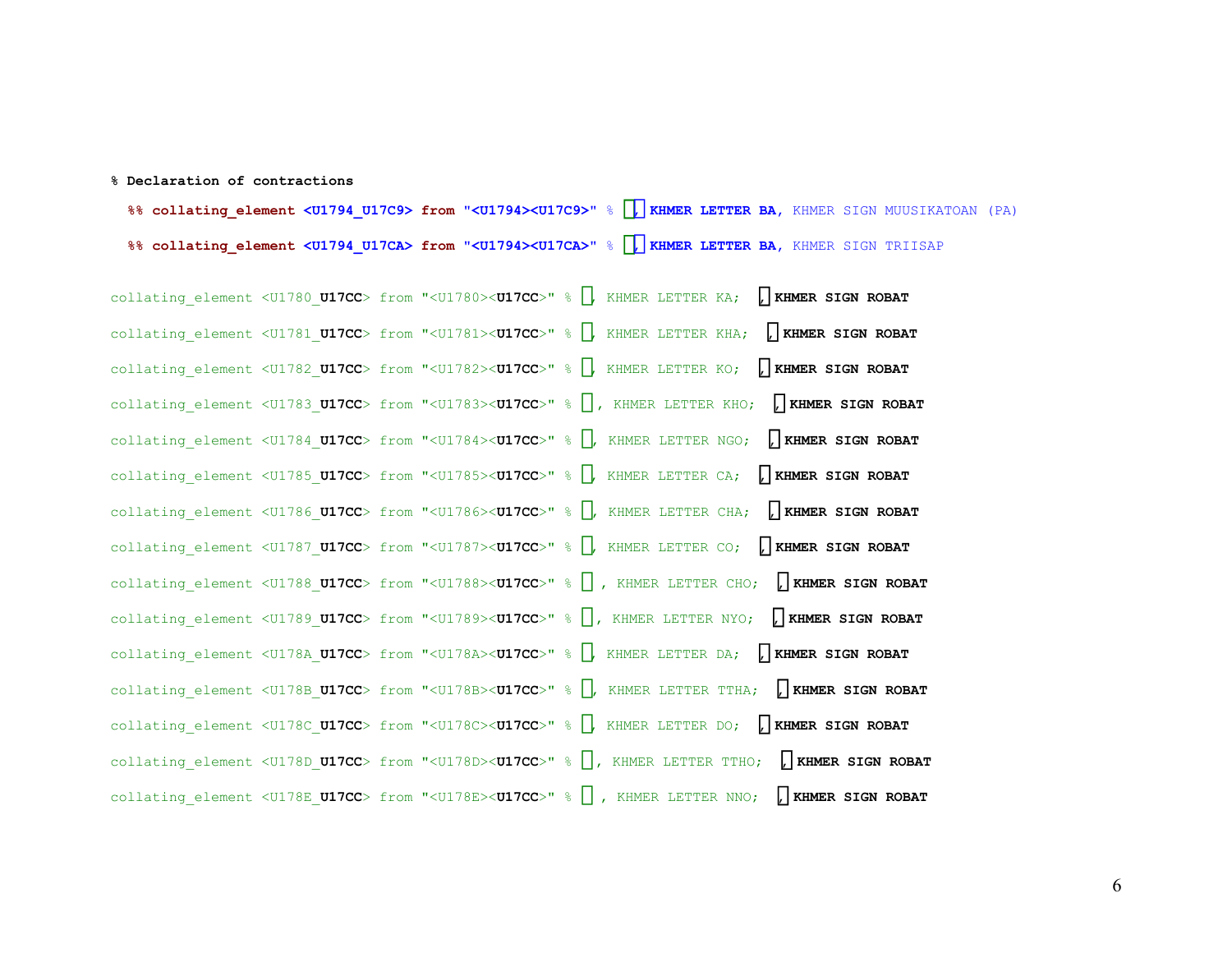collating\_element <U178F\_**U17CC**> from "<U178F><**U17CC**>" % , KHMER LETTER TA; ៌**, KHMER SIGN ROBAT** collating\_element <U1790\_**U17CC**> from "<U1790><**U17CC**>" % , KHMER LETTER THA; ៌**, KHMER SIGN ROBAT** collating\_element <U1791\_**U17CC**> from "<U1791><**U17CC**>" % , KHMER LETTER TO; ៌**, KHMER SIGN ROBAT** collating\_element <U1792\_**U17CC**> from "<U1792><**U17CC**>" % , KHMER LETTER THO; ៌**, KHMER SIGN ROBAT** collating\_element <U1793\_**U17CC**> from "<U1793><**U17CC**>" % , KHMER LETTER NO; ៌**, KHMER SIGN ROBAT** collating\_element **<U1794**\_**U17CC>** from **"<U1794**><**U17CC>" %** ប**, KHMER LETTER BA**; ៌**, KHMER SIGN ROBAT** collating\_element <U1795\_**U17CC**> from "<U1795><**U17CC**>" % , KHMER LETTER PHA; ៌**, KHMER SIGN ROBAT** collating\_element <U1796\_**U17CC**> from "<U1796><**U17CC**>" % , KHMER LETTER PO; ៌**, KHMER SIGN ROBAT** collating\_element <U1797\_**U17CC**> from "<U1797><**U17CC**>" % , KHMER LETTER PHO; ៌**, KHMER SIGN ROBAT** collating\_element <U1798\_**U17CC**> from "<U1798><**U17CC**>" % , KHMER LETTER MO; ៌**, KHMER SIGN ROBAT** collating\_element <U1799\_**U17CC**> from "<U1799><**U17CC**>" % , KHMER LETTER YO; ៌**, KHMER SIGN ROBAT collating\_element <U179A**\_**U17CC> from "<S179A>**<**U17CC**>**" %** រ**, KHMER LETTER RO**; ៌**, KHMER SIGN ROBAT** collating\_element <U17AB\_**U17CC**> from "<U17AB><**U17CC**>" % , KHMER INDEPENDENT VOWEL RY; ៌**, KHMER SIGN ROBAT** collating\_element <U17AC\_**U17CC**> from "<U17AC><**U17CC**>" % , KHMER INDEPENDENT VOWEL RYY; ៌**, KHMER SIGN ROBAT** collating\_element <U179B\_**U17CC**> from "<U179B><**U17CC**>" % , KHMER LETTER LO; ៌**, KHMER SIGN ROBAT** collating\_element <U17AD\_**U17CC**> from "<U17AD><**U17CC**>" % , KHMER INDEPENDENT VOWEL LY; ៌**, KHMER SIGN ROBAT** collating\_element <U17AE\_**U17CC**> from "<U17AE><**U17CC**>" % , KHMER INDEPENDENT VOWEL LYY; ៌**, KHMER SIGN ROBAT** collating\_element <U179C\_**U17CC**> from "<U179C><**U17CC**>" % , KHMER LETTER VO; ៌**, KHMER SIGN ROBAT** collating\_element <U179D\_**U17CC**> from "<U179D><**U17CC**>" % , KHMER LETTER SHA; ៌**, KHMER SIGN ROBAT** collating\_element <U179E\_**U17CC**> from "<U179E><**U17CC**>" % , KHMER LETTER SSO; ៌**, KHMER SIGN ROBAT**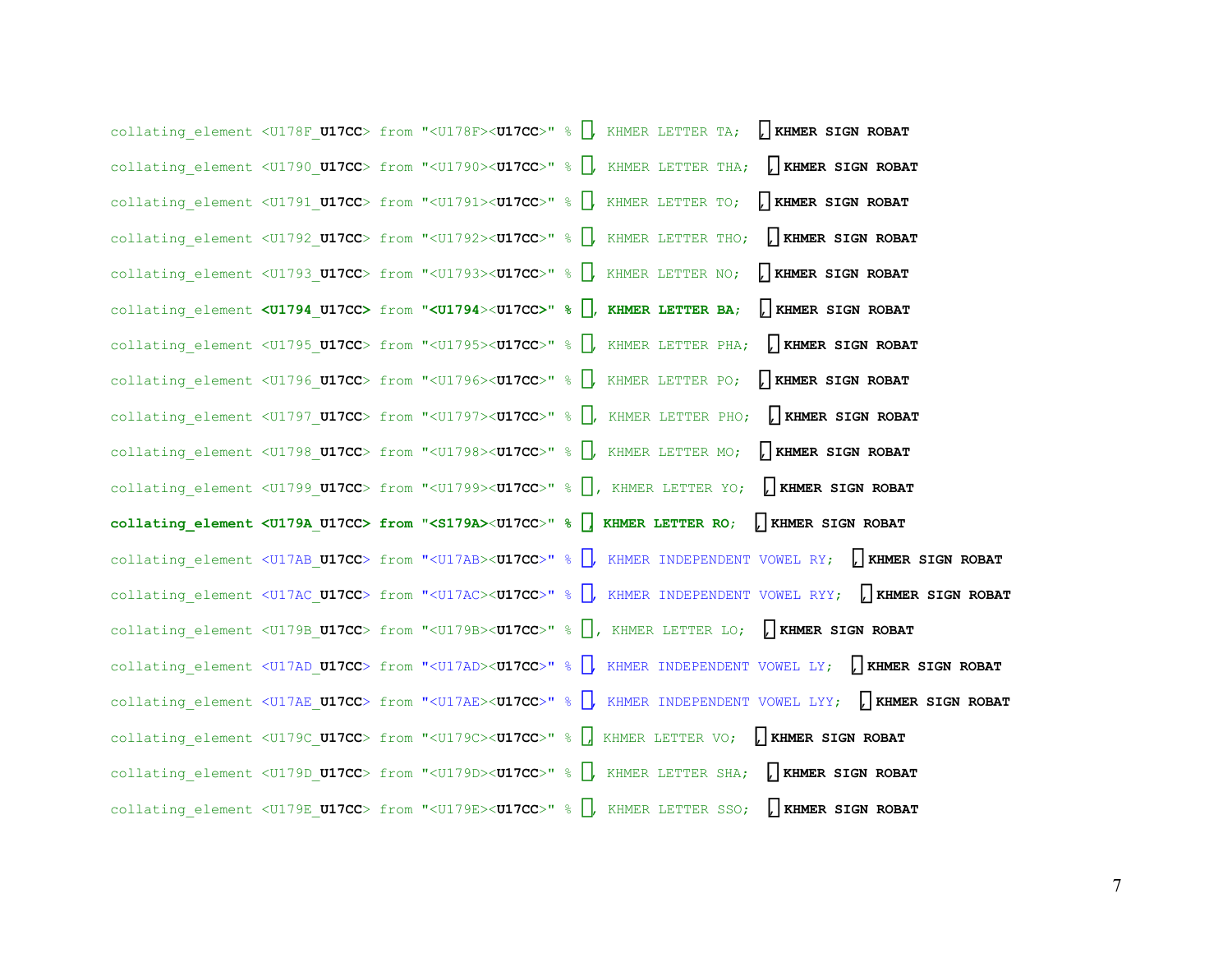collating\_element <U179F\_**U17CC**> from "<U179F><**U17CC**>" % , KHMER LETTER SA; ៌**, KHMER SIGN ROBAT** collating\_element <U17A0\_**U17CC**> from "<U17A0><**U17CC**>" % , KHMER LETTER HA; ៌**, KHMER SIGN ROBAT** collating\_element <U17A1\_**U17CC**> from "<U17A1><**U17CC**>" % , KHMER LETTER LA; ៌**, KHMER SIGN ROBAT** collating\_element <U17A2\_**U17CC**> from "<U17A2><**U17CC**>" % , KHMER LETTER QA (glottal stop); ៌**, KHMER SIGN ROBAT** 

## **% Independent vowels (glottal stop + dependent vowel). % They are collated as variants of the glottal stop + vowel combination.**

collating\_element <U17A5\_**U17CC**> from "<U17A5><**U17CC**>" % , KHMER INDEPENDENT VOWEL QI; ៌**, KHMER SIGN ROBAT** collating\_element <U17A6\_**U17CC**> from "<U17A6><**U17CC**>" % , KHMER INDEPENDENT VOWEL QII; ៌**, KHMER SIGN ROBAT** collating\_element <U17A7\_**U17CC**> from "<U17A7><**U17CC**>" % , KHMER INDEPENDENT VOWEL QU; ៌**, KHMER SIGN ROBAT** collating\_element <U17A8\_**U17CC**> from "<U17A8><**U17CC**>" % , KHMER INDEPENDENT VOWEL QUK; ៌**, KHMER SIGN ROBAT** collating\_element <U17A9\_**U17CC**> from "<U17A9><**U17CC**>" % , KHMER INDEPENDENT VOWEL QUU; ៌**, KHMER SIGN ROBAT** collating\_element <U17AA\_**U17CC**> from "<U17AA><**U17CC**>" % , KHMER INDEPENDENT VOWEL QUUV; ៌**, KHMER SIGN ROBAT** collating\_element <U17AF\_**U17CC**> from "<U17AF><**U17CC**>" % , KHMER INDEPENDENT VOWEL QE; ៌**, KHMER SIGN ROBAT** collating\_element <U17B0\_**U17CC**> from "<U17B0><**U17CC**>" % , KHMER INDEPENDENT VOWEL QAI; ៌**, KHMER SIGN ROBAT** collating\_element <U17B1\_**U17CC**> from "<U17B1><**U17CC**>" % , KHMER INDEPENDENT VOWEL QOO TYPE ONE; ៌**, KHMER SIGN ROBAT** collating\_element <U17B2\_**U17CC**> from "<U17B2><**U17CC**>" % , KHMER INDEPENDENT VOWEL QOO TYPE TWO; ៌**, KHMER SIGN ROBAT** collating\_element <U17B3\_**U17CC**> from "<U17B3><**U17CC**>" % , KHMER INDEPENDENT VOWEL QAU; ៌**, KHMER SIGN ROBAT collating\_element <U17C6\_U17BB> from "<U17BB><U17C6>**" % KHMER VOWEL SIGN U, KHMER SIGN NIKAHIT: nasalised U **collating\_element <U17BB\_U17C6> from "<U17C6><U17BB>**" % KHMER SIGN NIKAHIT, KHMER VOWEL SIGN U: nasalised U **collating\_element <U17C6\_U17B6> from "<U17B6><U17C6>**" % KHMER VOWEL SIGN AA, KHMER SIGN NIKAHIT: nasalised AA **collating\_element <U17B6\_U17C6> from "<U17C6><U17B6>**" % KHMER SIGN NIKAHIT, KHMER VOWEL SIGN AA: nasalised AA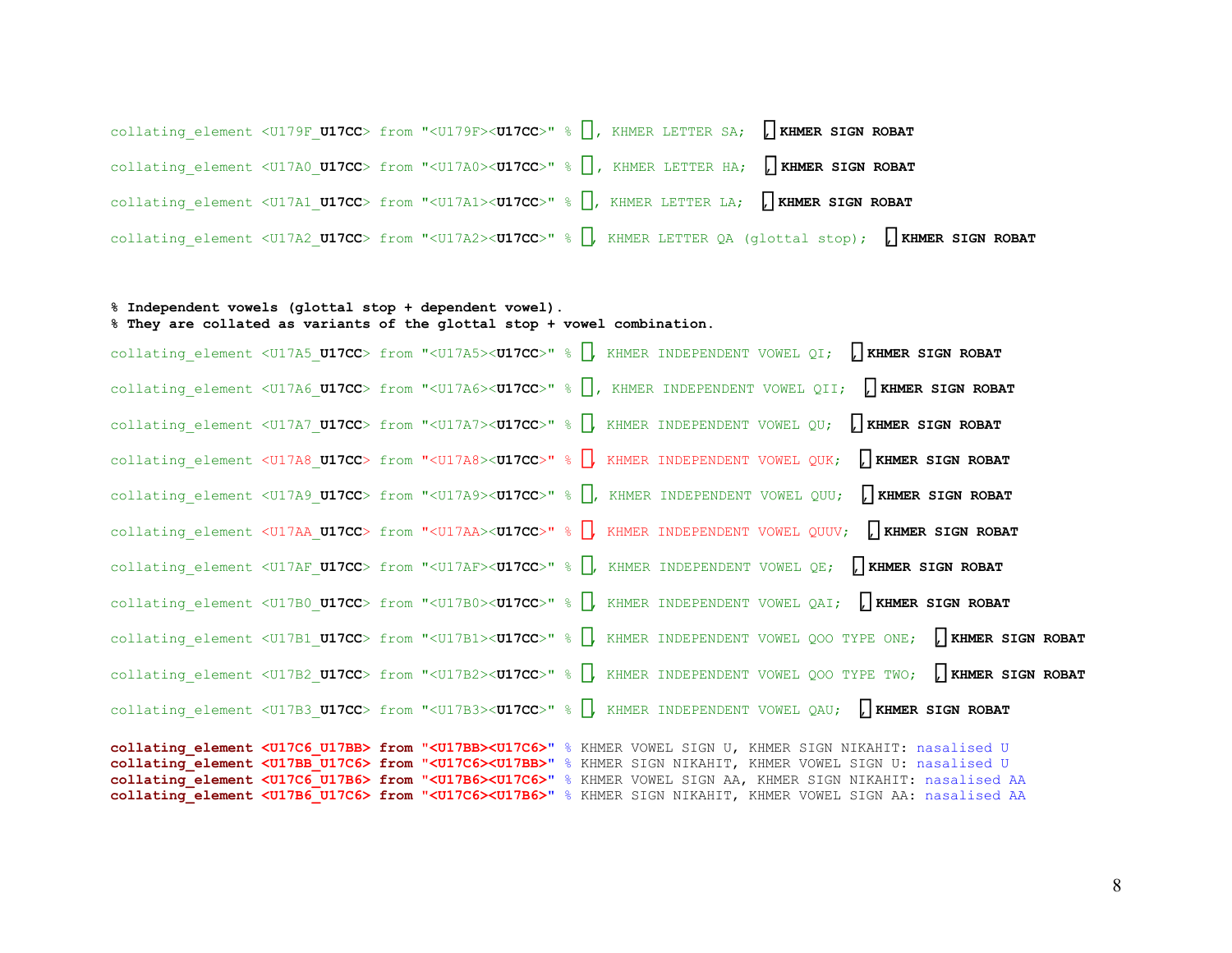**% Weighting of collation symbols. Order in this second section is important.** 

**% Modifiers (level 2 weights):** 

<D17CE> % KHMER SIGN KAKABAT % sign used with some exclamations <D17CF> % KHMER SIGN AHSDA % sign used for single-consonant words

**<D17D1> % KHMER SIGN VIRIAM % works a bit like the Thai YAMAKKAN**  <D17D0> % KHMER SIGN SAMYOK SANNYA % used to indicate shortened inherent vowel (order as vowel?) <D17C8> % KHMER SIGN YUUKALEAPINTU <D17DD> % KHMER SIGN ATTHACAN

<D17CB> % KHMER SIGN BANTOC % shortens preceding dependent vowel

<D17C9> % KHMER SIGN MUUSIKATOAN <D17CA> % KHMER SIGN TRIISAP

<D17CD> % KHMER SIGN TOANDAKHIAT % marks character not to be pronounced

#### **% Consonants:**

<S1780> % KHMER LETTER KA <S1781> % KHMER LETTER KHA <S1782> % KHMER LETTER KO <S1783> % KHMER LETTER KHO <S1784> % KHMER LETTER NGO <S1785> % KHMER LETTER CA <S1786> % KHMER LETTER CHA <S1787> % KHMER LETTER CO <S1788> % KHMER LETTER CHO <S1789> % KHMER LETTER NYO <S178A> % KHMER LETTER DA <S178B> % KHMER LETTER TTHA <S178C> % KHMER LETTER DO <S178D> % KHMER LETTER TTHO <S178E> % KHMER LETTER NNO <S178F> % KHMER LETTER TA <S1790> % KHMER LETTER THA <S1791> % KHMER LETTER TO <S1792> % KHMER LETTER THO <S1793> % KHMER LETTER NO *<S1794> % KHMER LETTER BA*  **%% <S1794\_S17C9>** % **KHMER LETTER BA,** KHMER SIGN MUUSIKATOAN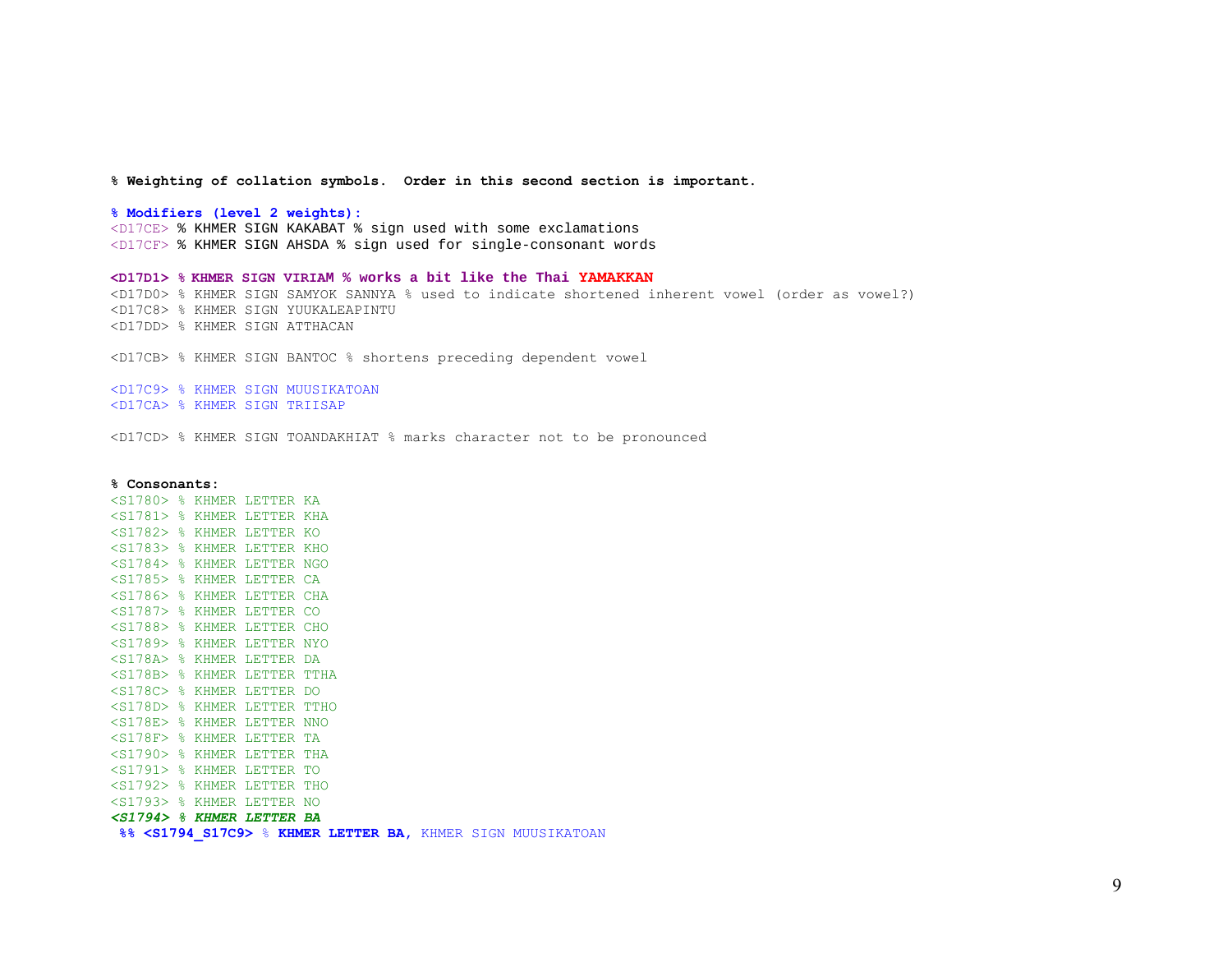**%% <S1794\_S17CA>** % **KHMER LETTER BA,** KHMER SIGN TRIISAP <S1795> % KHMER LETTER PHA <S1796> % KHMER LETTER PO <S1797> % KHMER LETTER PHO <S1798> % KHMER LETTER MO <S1799> % KHMER LETTER YO **<S179A> % KHMER LETTER RO** <S17AB> % KHMER INDEPENDENT VOWEL RY % glyph based on glyph for 1794 <S17AC> % KHMER INDEPENDENT VOWEL RYY % glyph based on glyph for 1794 <S179B> % KHMER LETTER LO <S17AD> % KHMER INDEPENDENT VOWEL LY % glyphs based on glyph for 1796 <S17AE> % KHMER INDEPENDENT VOWEL LYY % glyphs based on glyph for 1796 <S179C> % KHMER LETTER VO <S179D> % KHMER LETTER SHA <S179E> % KHMER LETTER SSO <S179F> % KHMER LETTER SA <S17A0> % KHMER LETTER HA <S17A1> % KHMER LETTER LA <S17A2> % KHMER LETTER QA (glottal stop)

**% Weights after all scripts:** 

**% Dependent vowels, pseudo-vowels and nasalised vowels:**  <S17B6> % KHMER VOWEL SIGN AA <S17B7> % KHMER VOWEL SIGN I <S17B8> % KHMER VOWEL SIGN II <S17B9> % KHMER VOWEL SIGN Y <S17BA> % KHMER VOWEL SIGN YY <S17BB> % KHMER VOWEL SIGN U <S17BC> % KHMER VOWEL SIGN UU <S17BD> % KHMER VOWEL SIGN UA <S17BE> % KHMER VOWEL SIGN OE <S17BF> % KHMER VOWEL SIGN YA <S17C0> % KHMER VOWEL SIGN IE <S17C1> % KHMER VOWEL SIGN E <S17C2> % KHMER VOWEL SIGN AE <S17C3> % KHMER VOWEL SIGN AI <S17C4> % KHMER VOWEL SIGN OO <S17C5> % KHMER VOWEL SIGN AU **<S17BB\_S17C6>** % KHMER VOWEL SIGN U, KHMER SIGN NIKAHIT: nasalised U <S17C6> % KHMER SIGN NIKAHIT **<S17B6\_S17C6>** % KHMER VOWEL SIGN AA, KHMER SIGN NIKAHIT: nasalised AA  $\langle$ S17C7 $\rangle$  % KHMER SIGN REAHMUK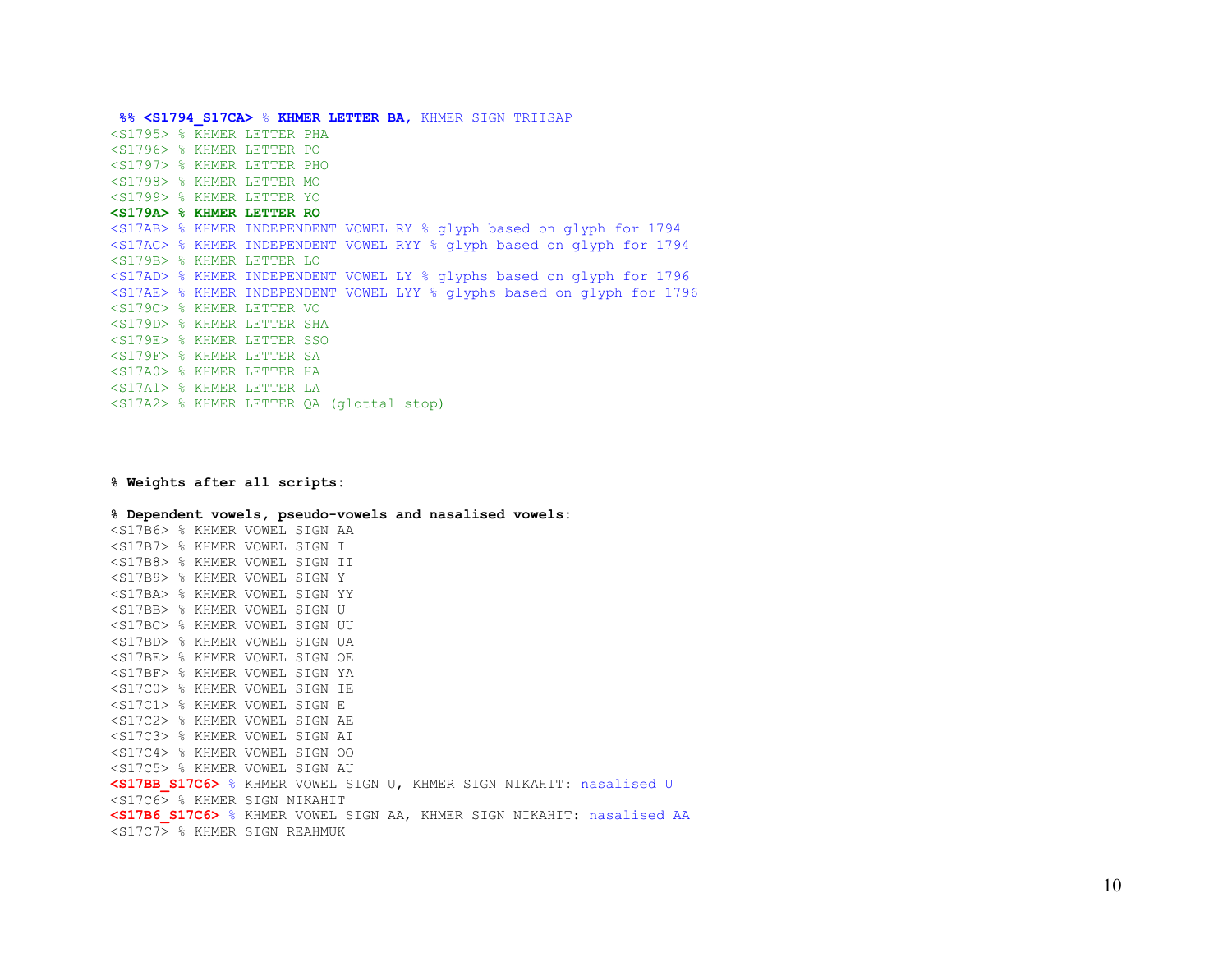**% The COENG, the consonant gluer (should be weighted among viramas): <S17D2> % KHMER SIGN COENG (combining halant; AND makes adjacent Khmer consonant characters conjoining)** 

% Weighting table for Khmer.

% The order in this third section is arbitrary (except for the fourth level weight, which is unimportant), % but the order used here is, for review purposes, the one implied by the weights as assigned above.

#### **% Characters ignored (on levels 1-3) for collation:**

<U17B5> IGNORE;IGNORE;IGNORE;<U17B5> % (glyphless) KHMER VOWEL INHERENT AA <U17B4> IGNORE;IGNORE;IGNORE;<U17B4> % (glyphless) KHMER VOWEL INHERENT AQ

<U17D3> IGNORE;IGNORE;IGNORE;<U17D3> % , KHMER SIGN BATHAMASAT

% very rare sign used in historic lunar dates; these three characters are MISTAKES IN THE ENCODING; % the real PATHAMASAT is not combining, looks different, and has a host of sibling characters.

<U17DA> IGNORE;IGNORE;IGNORE;<U17DA> % , KHMER SIGN KOOMUUT % indicates end of book or treatise

<U17D4> IGNORE;IGNORE;IGNORE;<U17D4> % , KHMER SIGN KHAN

% functions as full stop, ellipsis, abbreviation (can be used to write one of the 'beyyal' abbreviations)

- <U17D5> IGNORE;IGNORE;IGNORE;<U17D5> % , KHMER SIGN BARIYOOSAN % end of section
- <U17D6> IGNORE;IGNORE;IGNORE;<U17D6> % , KHMER SIGN CAMNUC PII KUUH % functions as colon or semicolon
- <U17D9> IGNORE;IGNORE;IGNORE;<U17D9> % , KHMER SIGN PHNAEK MUAN % a list bullet
- <U17DC> IGNORE;IGNORE;IGNORE;<U17DC> % , KHMER SIGN AVAKRAHASANYA
	- % rare, shows a deleted Sanskrit vowel, like an apostrophe

<U17D7> IGNORE;IGNORE;IGNORE;<U17D7> % , KHMER SIGN LEK TOO % repetition sign

### **<U17DB> IGNORE;IGNORE;IGNORE;**<U17DB> **% , KHMER CURRENCY SYMBOL RIEL**

**% [RO with bar; CHANGE: order as other currency signs;**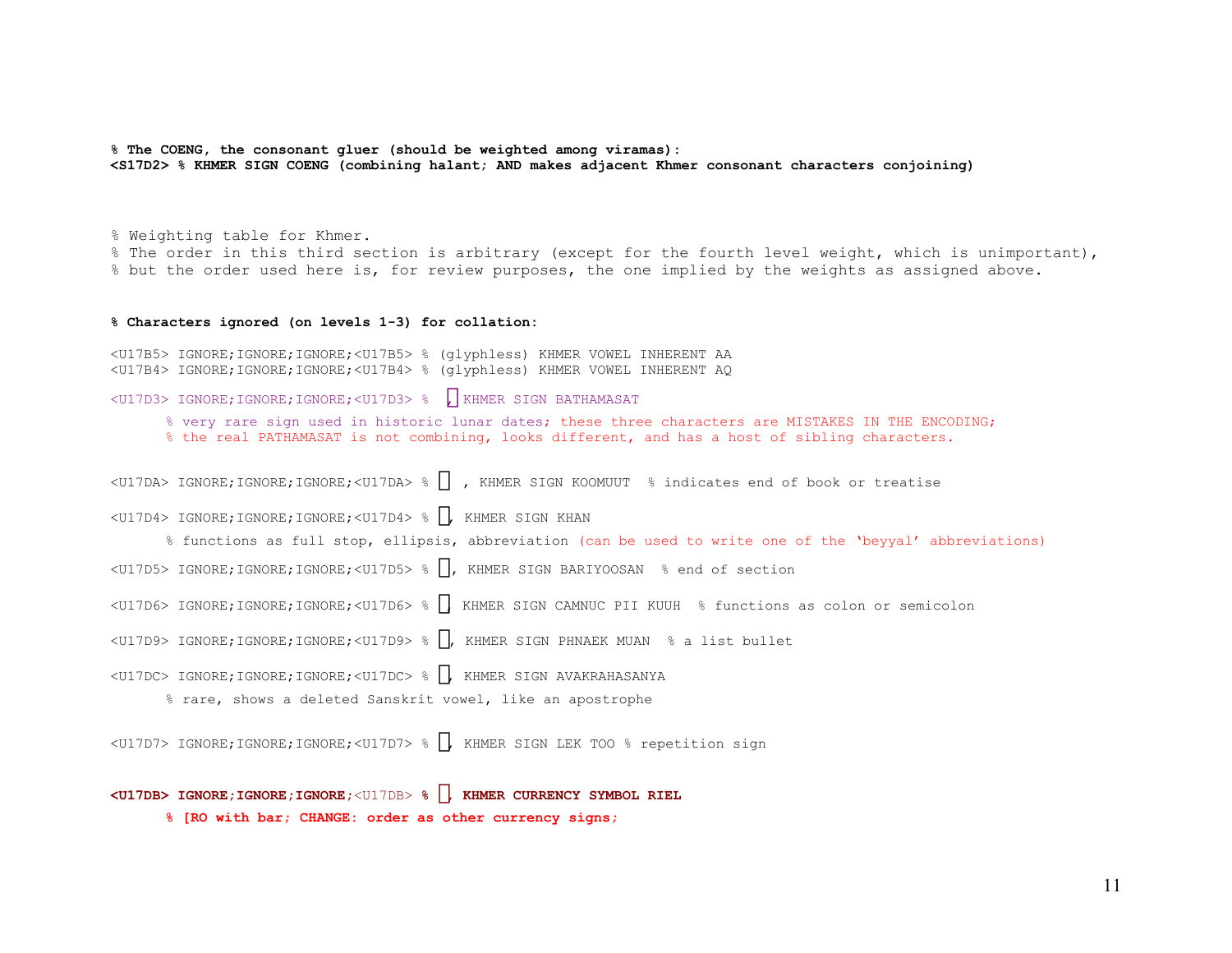**% in CTT currency signs have primary weights before digits, % in EOR currency signs are ignored at levels 1-3]**

## **% Modifiers:**

<U17CE> IGNORE;<D17CE>;<MIN>;<U17CE> % , KHMER SIGN KAKABAT % sign used with some exclamations <U17CF> IGNORE;<D17CF>;<MIN>;<U17CF> % , KHMER SIGN AHSDA % sign used for single-consonant words

**<U17D1> IGNORE;<D17D1>;<MIN>;<U17D1> %** ៑**, KHMER SIGN VIRIAM** 

<U17D0> IGNORE;<D17D0>;<MIN>;<U17D0> % , KHMER SIGN SAMYOK SANNYA % used to indicate shortened inherent vowel

<U17C8> IGNORE;<D17C8>;<MIN>;<U17C8> % , KHMER SIGN YUUKALEAPINTU

 % **makes the inherent vowel short and** with an abrupt glottal stop <U17DD> IGNORE;<D17DD>;<MIN>;<U17DD> % KHMER SIGN ATTHACAN

<U17CB> IGNORE;<D17CB>;<MIN>;<U17CB> % , KHMER SIGN BANTOC % shortens preceding dependent vowel

<U17C9> IGNORE;<D17C9>;<MIN>;<U17C9> % , KHMER SIGN MUUSIKATOAN

<U17CA> IGNORE;<D17CA>;<MIN>;<U17CA> % , KHMER SIGN TRIISAP

<U17CD> IGNORE;<D17CD>;<MIN>;<U17CD> % , KHMER SIGN TOANDAKHIAT % marks character not to be pronounced (cancelled)

### **% Digits:**

<U17E0> <S0030>;"<BASE><KHMER>";"<MIN><MIN>";<U17E0> % , KHMER DIGIT ZERO

<U17E1> <S0031>;"<BASE><KHMER>";"<MIN><MIN>";<U17E1> % , KHMER DIGIT ONE

<U17E2> <S0032>;"<BASE><KHMER>";"<MIN><MIN>";<U17E2> % , KHMER DIGIT TWO

<U17E3> <S0033>;"<BASE><KHMER>";"<MIN><MIN>";<U17E3> % , KHMER DIGIT THREE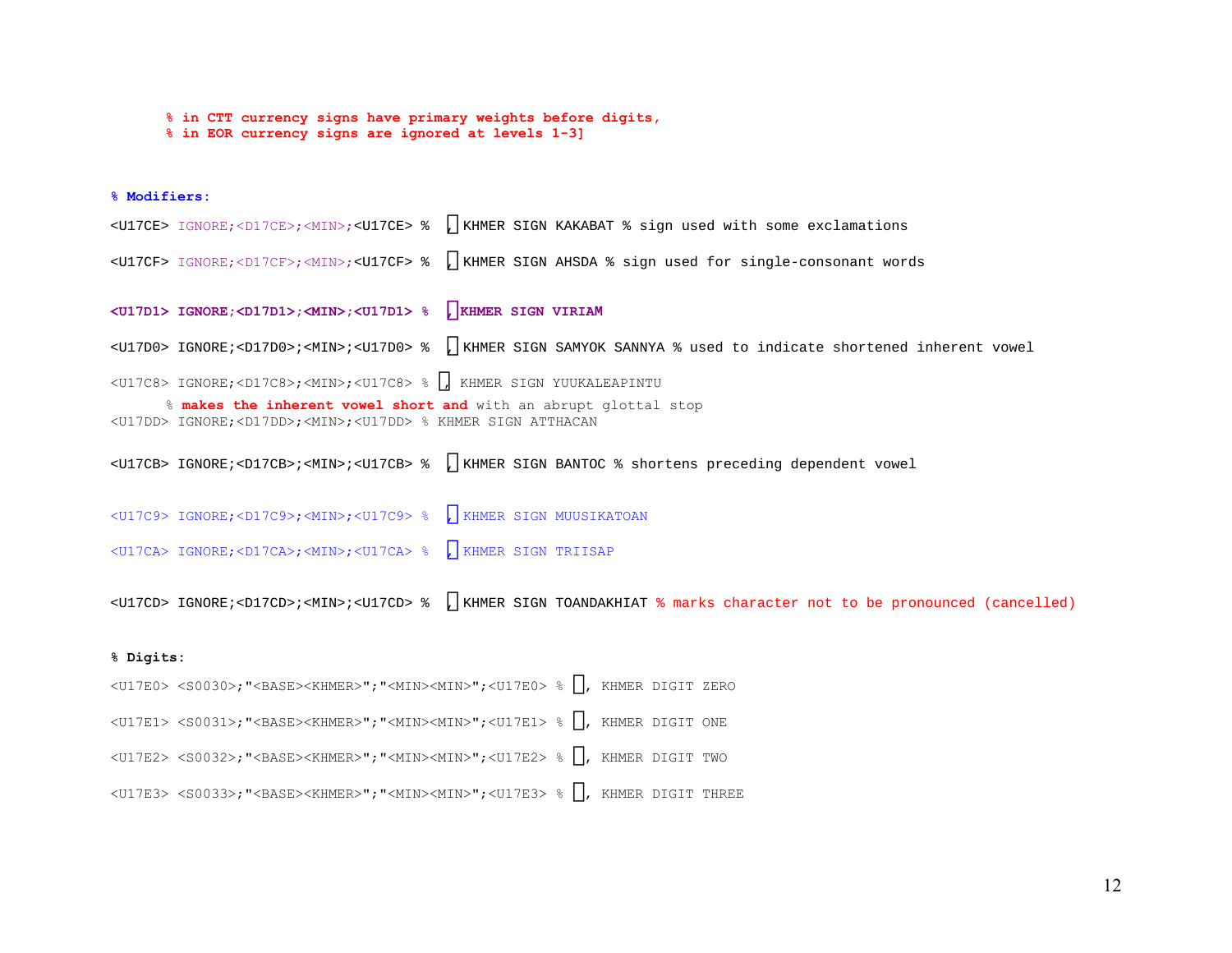| <u17e4> <s0034>;"<base/><khmer>";"<min><min>";<u17e4> % (KHMER DIGIT FOUR</u17e4></min></min></khmer></s0034></u17e4>                                |  |                    |  |
|------------------------------------------------------------------------------------------------------------------------------------------------------|--|--------------------|--|
| <u17e5> <s0035>;"<base/><khmer>";"<min><min>";<u17e5> %</u17e5></min></min></khmer></s0035></u17e5>                                                  |  | , KHMER DIGIT FIVE |  |
| <u17e6> <s0036>;"<base/><khmer>";"<min><min>";<u17e6> % }, KHMER DIGIT SIX</u17e6></min></min></khmer></s0036></u17e6>                               |  |                    |  |
| <u17e7> <s0037>;"<base/><khmer>";"<min><min>";<u17e7> % }, KHMER DIGIT SEVEN</u17e7></min></min></khmer></s0037></u17e7>                             |  |                    |  |
| <u17e8> <s0038>;"<base/><khmer>";"<min><min>";<u17e8> % } KHMER DIGIT EIGHT</u17e8></min></min></khmer></s0038></u17e8>                              |  |                    |  |
| $\langle 0.37429 \rangle$ $\langle 0.3929 \rangle$ ; " $\langle 0.48452 \rangle$ (KHMER)"; " $\langle 0.17419 \rangle$ "; $\langle 0.1749 \rangle$ % |  | KHMER DIGIT NINE   |  |

#### **% Consonants:**

| $\langle \text{U1780} \rangle$ $\langle \text{S1780} \rangle$ ; $\langle \text{BASE} \rangle$ ; $\langle \text{MIN} \rangle$ ; $\langle \text{U1780} \rangle$ & , KHMER LETTER KA |  |
|-----------------------------------------------------------------------------------------------------------------------------------------------------------------------------------|--|
| <u1781> <s1781>;<base/>;<min>;<u1781> % , KHMER LETTER KHA</u1781></min></s1781></u1781>                                                                                          |  |
| $\langle 01782 \rangle$ $\langle 01782 \rangle$ ; $\langle 01852 \rangle$ ; $\langle 01182 \rangle$ ; $\langle 01782 \rangle$ & , KHMER LETTER KO                                 |  |
| <u1783> <s1783>;<base/>;<min>;<u1783> % , KHMER LETTER KHO</u1783></min></s1783></u1783>                                                                                          |  |
| <u1784> <s1784>;<base/>;<min>;<u1784> % , KHMER LETTER NGO</u1784></min></s1784></u1784>                                                                                          |  |
| $\langle 01785 \rangle$ $\langle 01785 \rangle$ ; $\langle 0155 \rangle$ ; $\langle 01785 \rangle$ $\langle 01785 \rangle$ $\langle 001785 \rangle$ . KHMER LETTER CA             |  |
| <01786> <s1786>;<base/>;<min>;&lt;01786&gt; % , KHMER LETTER CHA</min></s1786>                                                                                                    |  |
| $\langle 01787 \rangle$ $\langle 01787 \rangle$ ; $\langle 001787 \rangle$ ; $\langle 01787 \rangle$ % , KHMER LETTER CO                                                          |  |
| <u1788> <s1788>;<base/>;<min>;<u1788> % , KHMER LETTER CHO</u1788></min></s1788></u1788>                                                                                          |  |
| <01789> <s1789>;<base/>;<min>;&lt;01789&gt; % , KHMER LETTER NYO</min></s1789>                                                                                                    |  |
| <u178a> <s178a>;<base/>;<min>;<u178a> % , KHMER LETTER DA</u178a></min></s178a></u178a>                                                                                           |  |
| <u178b> <s178b>;<base/>;<min>;<u178b> % , KHMER LETTER TTHA</u178b></min></s178b></u178b>                                                                                         |  |
| <u178c> <s178c>;<base/>;<min>;<u178c> % , KHMER LETTER DO</u178c></min></s178c></u178c>                                                                                           |  |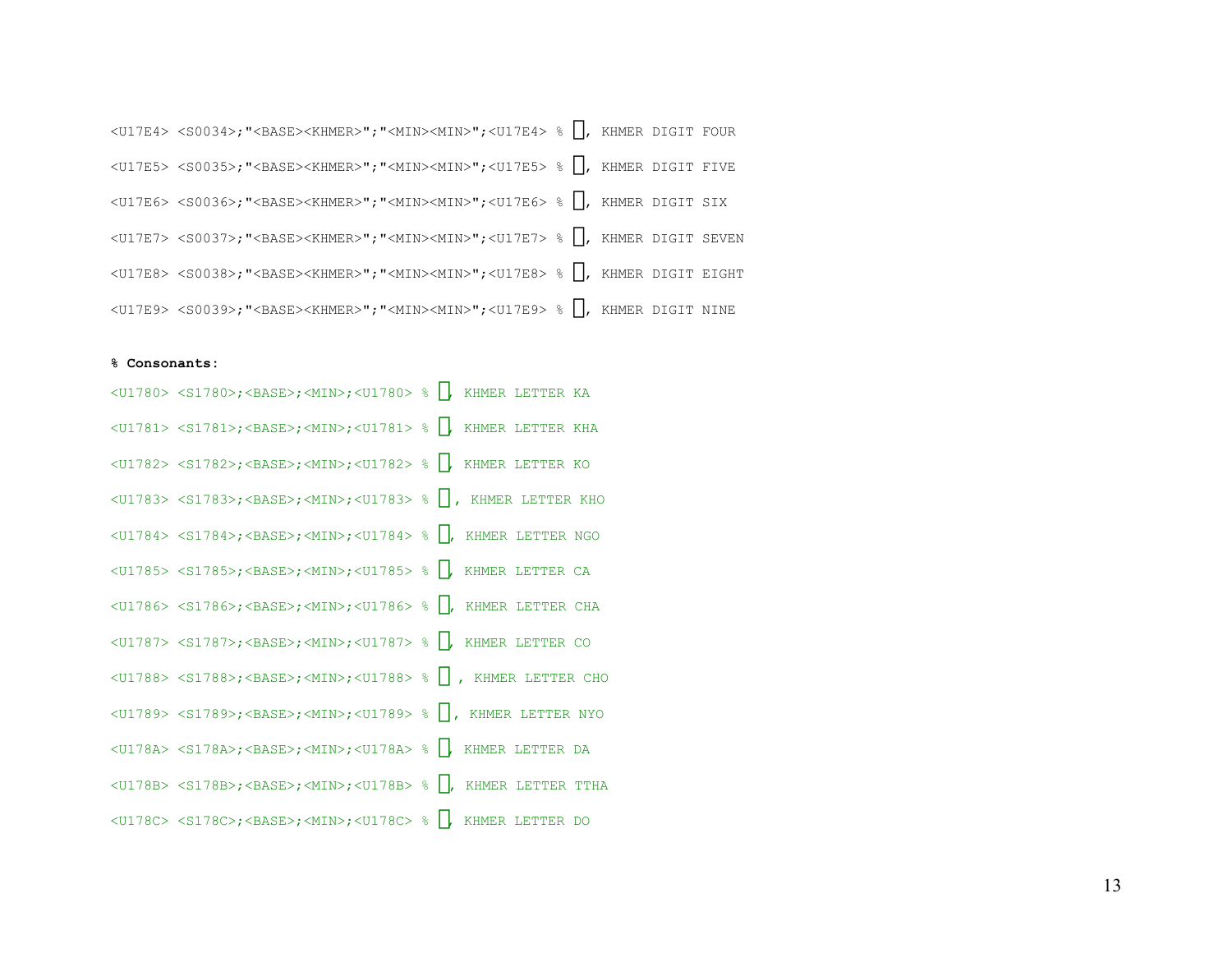<U178D> <S178D>;<BASE>;<MIN>;<U178D> % , KHMER LETTER TTHO <U178E> <S178E>;<BASE>;<MIN>;<U178E> % , KHMER LETTER NNO <U178F> <S178F>;<BASE>;<MIN>;<U178F> % , KHMER LETTER TA <U1790> <S1790>;<BASE>;<MIN>;<U1790> % , KHMER LETTER THA <U1791> <S1791>;<BASE>;<MIN>;<U1791> % , KHMER LETTER TO <U1792> <S1792>;<BASE>;<MIN>;<U1792> % , KHMER LETTER THO <U1793> <S1793>;<BASE>;<MIN>;<U1793> % , KHMER LETTER NO **<U1794> <S1794>;<BASE>;<MIN>;<U1794> %** ប**, KHMER LETTER BA**  %% <U1794 U17C9> <S1794 S17C9>;<BASE>;<MIN>;<U1794 U17C9> % , KHMER LETTER BA, KHMER SIGN MUUSIKATOAN (PA) %% <U1794 U17CA> <S1794 S17CA>;<BASE>;<MIN>;<U1794 U17CA> % , KHMER LETTER BA, KHMER SIGN TRIISAP <U1795> <S1795>;<BASE>;<MIN>;<U1795> % , KHMER LETTER PHA <U1796> <S1796>;<BASE>;<MIN>;<U1796> % , KHMER LETTER PO <U1797> <S1797>;<BASE>;<MIN>;<U1797> % , KHMER LETTER PHO <U1798> <S1798>;<BASE>;<MIN>;<U1798> % , KHMER LETTER MO <U1799> <S1799>;<BASE>;<MIN>;<U1799> % , KHMER LETTER YO

### **<U179A> <S179A>;<BASE>;<MIN>;<U179A> %** រ**, KHMER LETTER RO (lacks inherent vowel)**

## **<U17CC> <S179A>;"<BASE><VRNT1>";"<MIN><MIN>";<U17CC> %** ៌**, KHMER SIGN ROBAT (combining)**

% corresponds to [syllable, not word] initial r in Indic loan words, but treated as a diacritic

<U1780\_**U17CC**> **--**<S1780>";"<BASE>**<VRNT1>**<BASE><BASE>";"<MIN><MIN><MIN><MIN>";<U1780\_**U17CC**> % , KHMER LETTER KA; ៌**, KHMER SIGN ROBAT**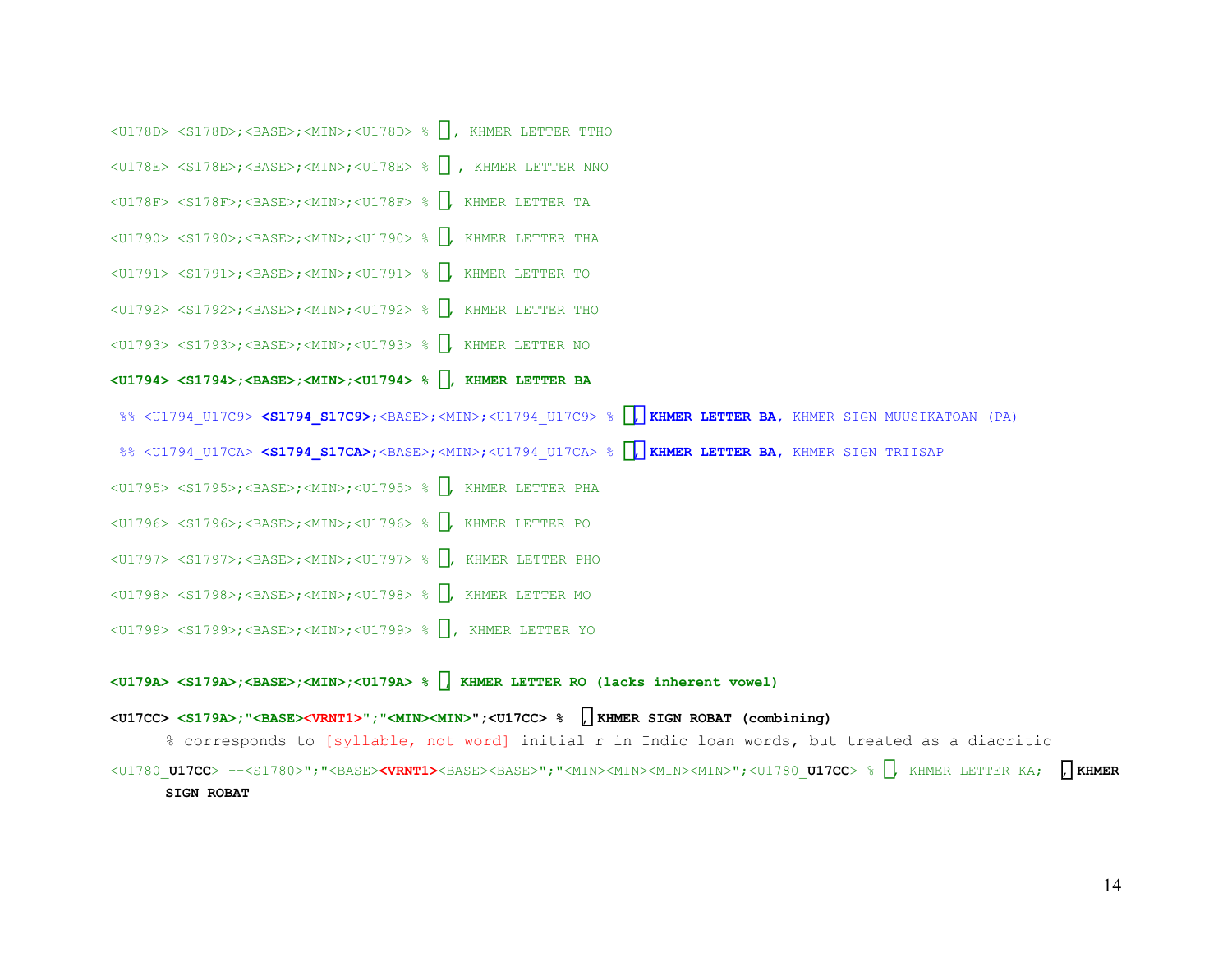<U1781\_**U17CC**> **"<S179A><S17D2>**<S1781>";"<BASE>**<VRNT1>**<BASE><BASE>";"<MIN><MIN><MIN><MIN>";<U1781\_**U17CC**> % , KHMER LETTER

KHA; ៌**, KHMER SIGN ROBAT**

<U1782\_**U17CC**> **"<S179A><S17D2>**<S1782>";"<BASE>**<VRNT1>**<BASE><BASE>";"<MIN><MIN><MIN><MIN>";<U1782\_**U17CC**> % , KHMER LETTER

KO; , **KHMER SIGN ROBAT** 

<U1783\_**U17CC**> **"<S179A><S17D2>**<S1783>";"<BASE>**<VRNT1>**<BASE><BASE>";"<MIN><MIN><MIN><MIN>";<U1783\_**U17CC**> % , KHMER

LETTER KHO; , **KHMER SIGN ROBAT** 

<U1784\_**U17CC**> **"<S179A><S17D2>**<S1784>";"<BASE>**<VRNT1>**<BASE><BASE>";"<MIN><MIN><MIN><MIN>";<U1784\_**U17CC**> % , KHMER LETTER

NGO; ៌**, KHMER SIGN ROBAT**

<U1785\_**U17CC**> **"<S179A><S17D2>**<S1785>";"<BASE>**<VRNT1>**<BASE><BASE>";"<MIN><MIN><MIN><MIN>";<U1785\_**U17CC**> % , KHMER LETTER

CA; ៌**, KHMER SIGN ROBAT**

```
<U1786_U17CC> "<S179A><S17D2><S1786>";"<BASE><VRNT1><BASE><BASE>";"<MIN><MIN><MIN><MIN>";<U1786_U17CC> % , KHMER LETTER
```
CHA; ៌**, KHMER SIGN ROBAT**

<U1787\_**U17CC**> **"<S179A><S17D2>**<S1787>";"<BASE>**<VRNT1>**<BASE><BASE>";"<MIN><MIN><MIN><MIN>";<U1787\_**U17CC**> % , KHMER LETTER

CO; , **KHMER SIGN ROBAT** 

<U1788\_**U17CC**> **"<S179A><S17D2>**<S1788>";"<BASE>**<VRNT1>**<BASE><BASE>";"<MIN><MIN><MIN><MIN>";<U1788\_**U17CC**> % , KHMER

LETTER CHO; , **KHMER SIGN ROBAT** 

<U1789\_**U17CC**> **"<S179A><S17D2>**<S1789>";"<BASE>**<VRNT1>**<BASE><BASE>";"<MIN><MIN><MIN><MIN>";<U1789\_**U17CC**> % , KHMER

LETTER NYO; , **KHMER SIGN ROBAT** 

<U178A\_**U17CC**> **"<S179A><S17D2>**<S178A>";"<BASE>**<VRNT1>**<BASE><BASE>";"<MIN><MIN><MIN><MIN>";<U178A\_**U17CC**> % , KHMER LETTER

DA; , **KHMER SIGN ROBAT**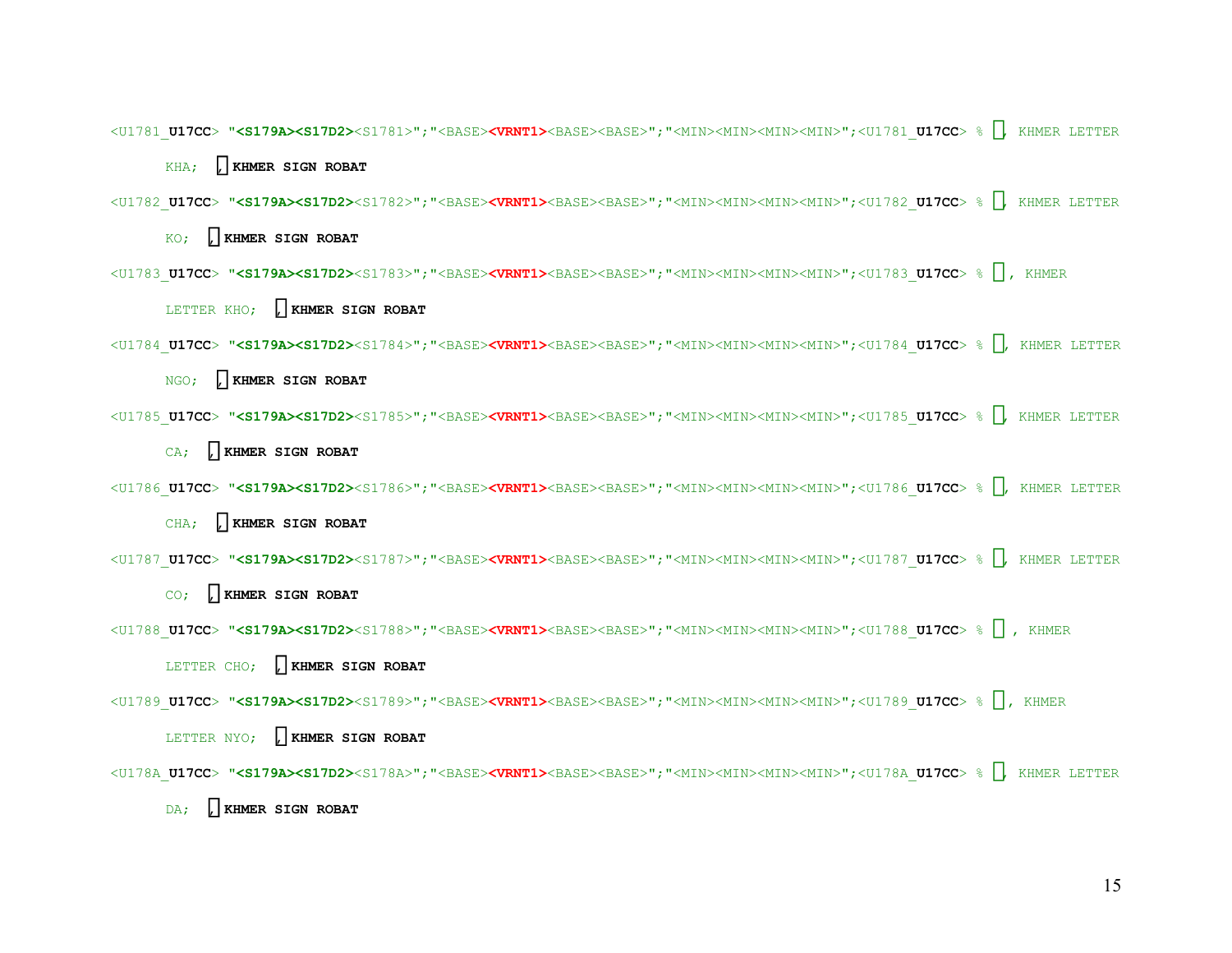<U178B\_**U17CC**> **"<S179A><S17D2>**<S178B>";"<BASE>**<VRNT1>**<BASE><BASE>";"<MIN><MIN><MIN><MIN>";<U178B\_**U17CC**> % , KHMER LETTER

TTHA; ៌**, KHMER SIGN ROBAT**

<U178C\_**U17CC**> **"<S179A><S17D2>**<S178C>";"<BASE>**<VRNT1>**<BASE><BASE>";"<MIN><MIN><MIN><MIN>";<U178C\_**U17CC**> % , KHMER LETTER

DO; , **KHMER SIGN ROBAT** 

<U178D\_**U17CC**> **"<S179A><S17D2>**<S178D>";"<BASE>**<VRNT1>**<BASE><BASE>";"<MIN><MIN><MIN><MIN>";<U178D\_**U17CC**> % , KHMER

LETTER TTHO; **, KHMER SIGN ROBAT** 

<U178E\_**U17CC**> **"<S179A><S17D2>**<S178E>";"<BASE>**<VRNT1>**<BASE><BASE>";"<MIN><MIN><MIN><MIN>";<U178E\_**U17CC**> % , KHMER

LETTER NNO; , **KHMER SIGN ROBAT** 

<U178F\_**U17CC**> **"<S179A><S17D2>**<S178F>";"<BASE>**<VRNT1>**<BASE><BASE>";"<MIN><MIN><MIN><MIN>";<U178F\_**U17CC**> % , KHMER LETTER

TA; ៌**, KHMER SIGN ROBAT**

```
<U1790_U17CC> "<S179A><S17D2><S1790>";"<BASE><VRNT1><BASE><BASE>";"<MIN><MIN><MIN><MIN>";<U1790_U17CC> % , KHMER LETTER
```
THA; ៌**, KHMER SIGN ROBAT**

<U1791\_**U17CC**> **"<S179A><S17D2>**<S1791>";"<BASE>**<VRNT1>**<BASE><BASE>";"<MIN><MIN><MIN><MIN>";<U1791\_**U17CC**> % , KHMER LETTER

TO; , **KHMER SIGN ROBAT** 

<U1792\_**U17CC**> **"<S179A><S17D2>**<S1792>";"<BASE>**<VRNT1>**<BASE><BASE>";"<MIN><MIN><MIN><MIN>";<U1792\_**U17CC**> % , KHMER LETTER

THO; ៌**, KHMER SIGN ROBAT**

<U1793\_**U17CC**> **"<S179A><S17D2>**<S1793>";"<BASE>**<VRNT1>**<BASE><BASE>";"<MIN><MIN><MIN><MIN>";<U1793\_**U17CC**> % , KHMER LETTER

NO; , **KHMER SIGN ROBAT** 

**<U1794** \_ **U17CC> "<S179A><S17D2><S1794>";**"<BASE>**<VRNT1>**<BASE>**<BASE>**";"<MIN><MIN><MIN>**<MIN>";<U1794** \_ **U17CC> %** ប**, KHMER LETTER** 

**BA**; , **KHMER SIGN ROBAT**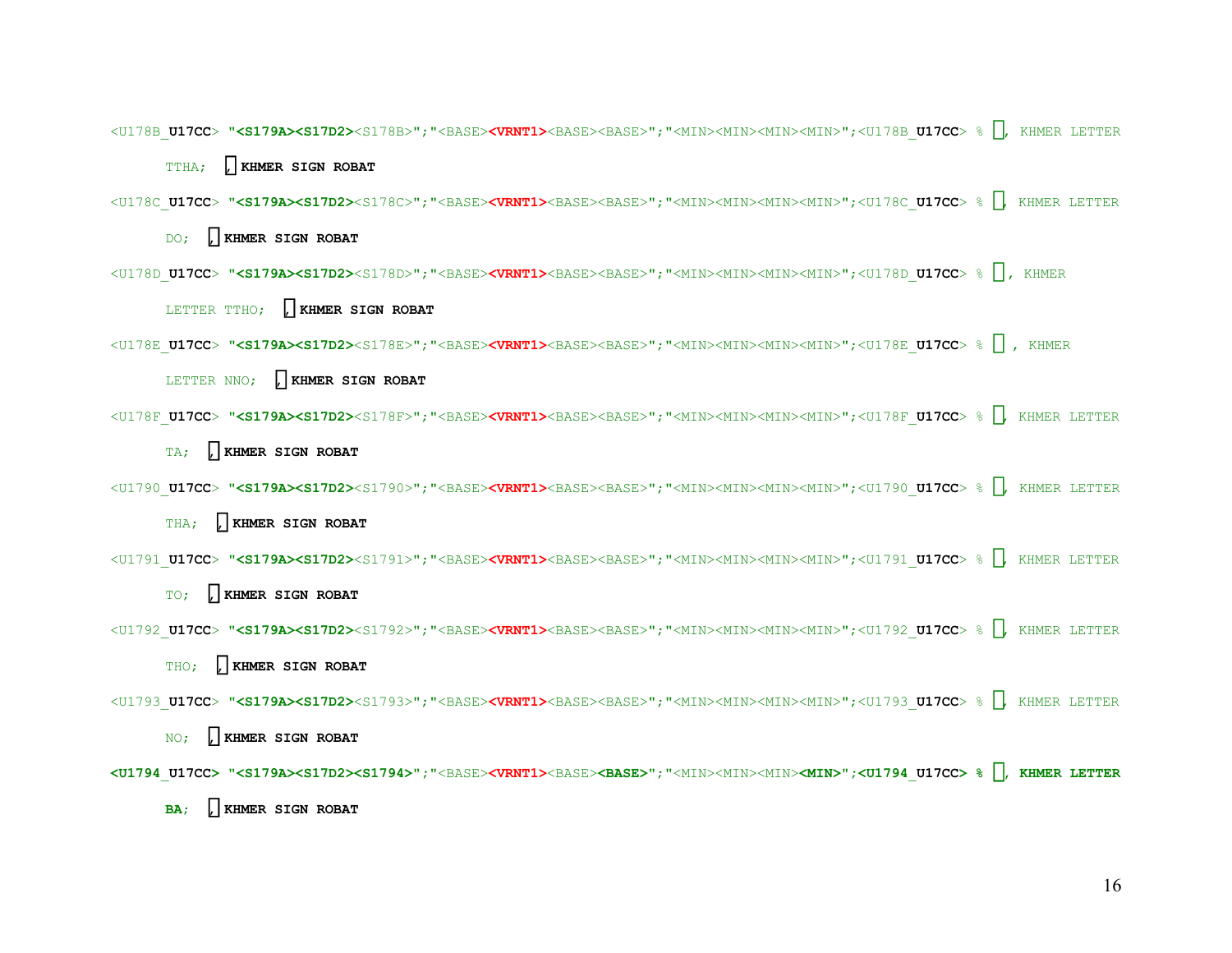%% <U1794\_U17C9\_**U17CC**> **"<S179A><S17D2><S1794\_S17C9>**;**";**"<BASE>**<VRNT1>**<BASE>";"<MIN><MIN><MIN>**<MIN>"**;<U1794\_U17C9\_**U17CC**<sup>&</sup>gt;

% ប, **KHMER LETTER BA,** KHMER SIGN MUUSIKATOAN (PA); ៌**, KHMER SIGN ROBAT** %% <U1794\_U17CA\_**U17CC**> **"<S179A><S17D2><S1794\_S17CA>**;**";**"<BASE>**<VRNT1>**<BASE>";"<MIN><MIN><MIN>**<MIN>"**;<U1794\_U17CA\_**U17CC**<sup>&</sup>gt;

% ប, **KHMER LETTER BA,** KHMER SIGN TRIISAP; ៌**, KHMER SIGN ROBAT**

<U1795\_**U17CC**> **"<S179A><S17D2>**<S1795>";"<BASE>**<VRNT1>**<BASE><BASE>";"<MIN><MIN><MIN><MIN>";<U1795\_**U17CC**> % , KHMER LETTER

PHA; , **KHMER SIGN ROBAT** 

<U1796\_**U17CC**> **"<S179A><S17D2>**<S1796>";"<BASE>**<VRNT1>**<BASE><BASE>";"<MIN><MIN><MIN><MIN>";<U1796\_**U17CC**> % , KHMER LETTER

PO; , **KHMER SIGN ROBAT** 

<U1797\_**U17CC**> **"<S179A><S17D2>**<S1797>";"<BASE>**<VRNT1>**<BASE><BASE>";"<MIN><MIN><MIN><MIN>";<U1797\_**U17CC**> % , KHMER LETTER

PHO; , **KHMER SIGN ROBAT** 

<U1798\_**U17CC**> **"<S179A><S17D2>**<S1798>";"<BASE>**<VRNT1>**<BASE><BASE>";"<MIN><MIN><MIN><MIN>";<U1798\_**U17CC**> % , KHMER LETTER

MO; ៌**, KHMER SIGN ROBAT**

<U1799\_**U17CC**> **"<S179A><S17D2>**<S1799>";"<BASE>**<VRNT1>**<BASE><BASE>";"<MIN><MIN><MIN><MIN>";<U1799\_**U17CC**> % , KHMER

LETTER YO; , **KHMER SIGN ROBAT** 

**<U179A** \_ **U17CC> "<S179A><S17D2><S179A>**";"<BASE>**<VRNT1>**<BASE><BASE>";"<MIN><MIN><MIN><MIN>";<U179A\_**U17CC**> **%** រ**, KHMER LETTER** 

**RO**; ៌**, KHMER SIGN ROBAT**

<U17AB**U17CC**> **"<S179A><S17D2>**<S17AB>";"<BASE>**<VRNT1>**<BASE><BASE>";"<MIN><MIN><MIN><MIN>";<U17AB **U17CC**> % , KHMER \_ \_

INDEPENDENT VOWEL RY; ៌**, KHMER SIGN ROBAT**

<U17AC \_ **U17CC**> **"<S179A><S17D2>**<S17AC>";"<BASE>**<VRNT1>**<BASE><BASE>";"<MIN><MIN><MIN><MIN>";<U17AC \_ **U17CC**> % , KHMER

INDEPENDENT VOWEL RYY; **, KHMER SIGN ROBAT**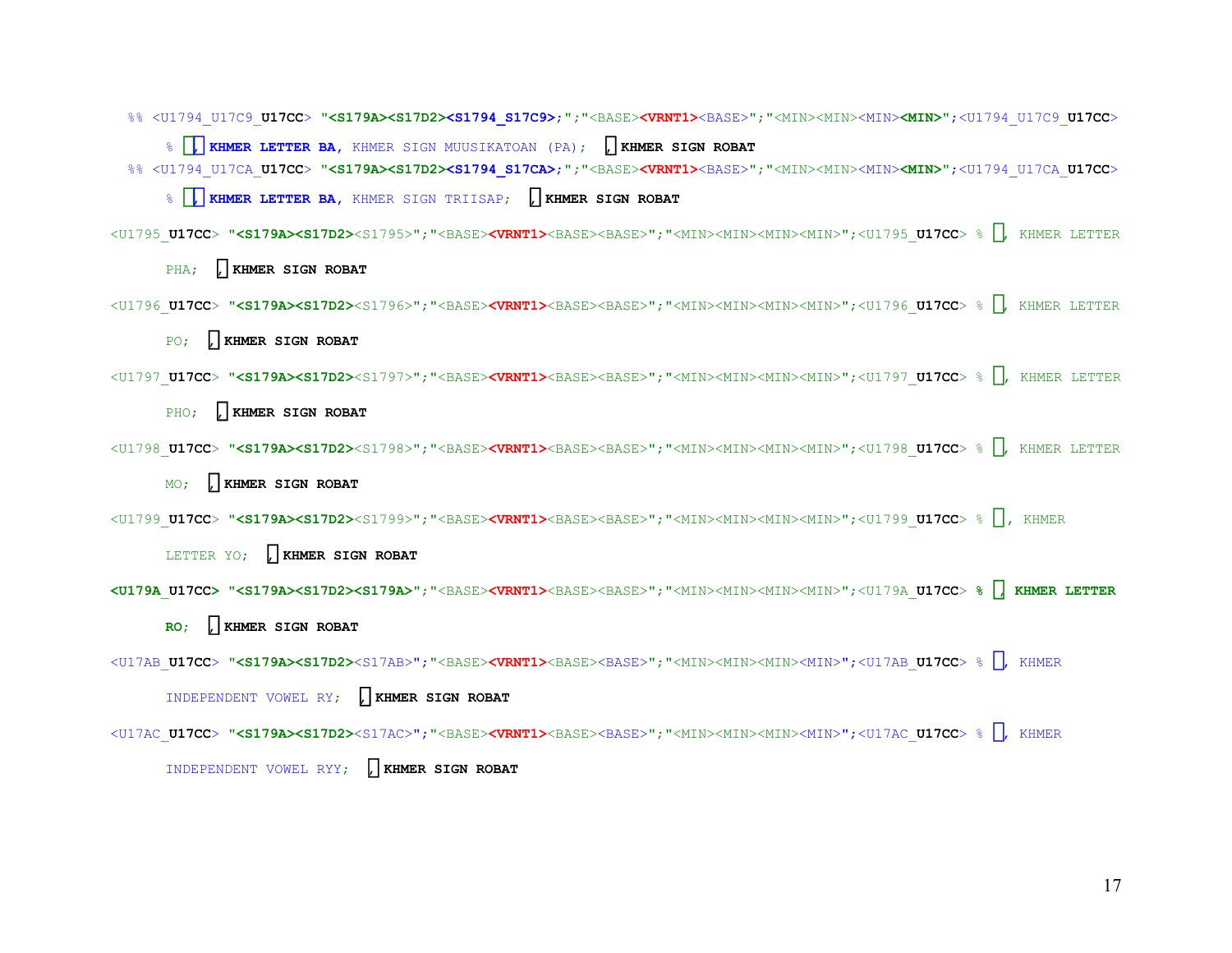<U179B\_**U17CC**> **"<S179A><S17D2>**<S179B>";"<BASE>**<VRNT1>**<BASE><BASE>";"<MIN><MIN><MIN><MIN>";<U179B\_**U17CC**> % , KHMER

LETTER LO; , **KHMER SIGN ROBAT** 

<U17AD \_ **U17CC**> **"<S179A><S17D2>**<S17AD>";"<BASE>**<VRNT1>**<BASE><BASE>";"<MIN><MIN><MIN><MIN>";<U17AD \_ **U17CC**> % , KHMER

INDEPENDENT VOWEL LY; **, KHMER SIGN ROBAT** 

<U17AE \_ **U17CC**> **"<S179A><S17D2>**<S17AE>";"<BASE>**<VRNT1>**<BASE><BASE>";"<MIN><MIN><MIN><MIN>";<U17AE \_ **U17CC**> % , KHMER

INDEPENDENT VOWEL LYY; **, KHMER SIGN ROBAT** 

<U179C\_**U17CC**> **"<S179A><S17D2>**<S179C>";"<BASE>**<VRNT1>**<BASE><BASE>";"<MIN><MIN><MIN><MIN>";<U179C\_**U17CC**> % , KHMER LETTER

VO; , **KHMER SIGN ROBAT** 

<U179D\_**U17CC**> **"<S179A><S17D2>**<S179D>";"<BASE>**<VRNT1>**<BASE><BASE>";"<MIN><MIN><MIN><MIN>";<U179D\_**U17CC**> % , KHMER LETTER

SHA; , **KHMER SIGN ROBAT** 

```
<U179E_U17CC> "<S179A><S17D2><S179E>";"<BASE><VRNT1><BASE><BASE>";"<MIN><MIN><MIN><MIN>";<U179E_U17CC> % , KHMER LETTER
```
SSO; , **KHMER SIGN ROBAT** 

<U179F\_**U17CC**> **"<S179A><S17D2>**<S179F>";"<BASE>**<VRNT1>**<BASE><BASE>";"<MIN><MIN><MIN><MIN>";<U179F\_**U17CC**> % , KHMER

LETTER SA; , **KHMER SIGN ROBAT** 

<U17A0\_**U17CC**> **"<S179A><S17D2>**<S17A0>";"<BASE>**<VRNT1>**<BASE><BASE>";"<MIN><MIN><MIN><MIN>";<U17A0\_**U17CC**> % , KHMER

LETTER HA; , **KHMER SIGN ROBAT** 

<U17A1\_**U17CC**> **"<S179A><S17D2>**<S17A1>";"<BASE>**<VRNT1>**<BASE><BASE>";"<MIN><MIN><MIN><MIN>";<U17A1\_**U17CC**> % , KHMER

LETTER LA; ៌**, KHMER SIGN ROBAT**

<U17A2\_**U17CC**> **"<S179A><S17D2>**<S17A2>";"<BASE>**<VRNT1>**<BASE><BASE>";"<MIN><MIN><MIN><MIN>";<U17A2\_**U17CC**> % , KHMER LETTER QA (glottal stop); ៌**, KHMER SIGN ROBAT**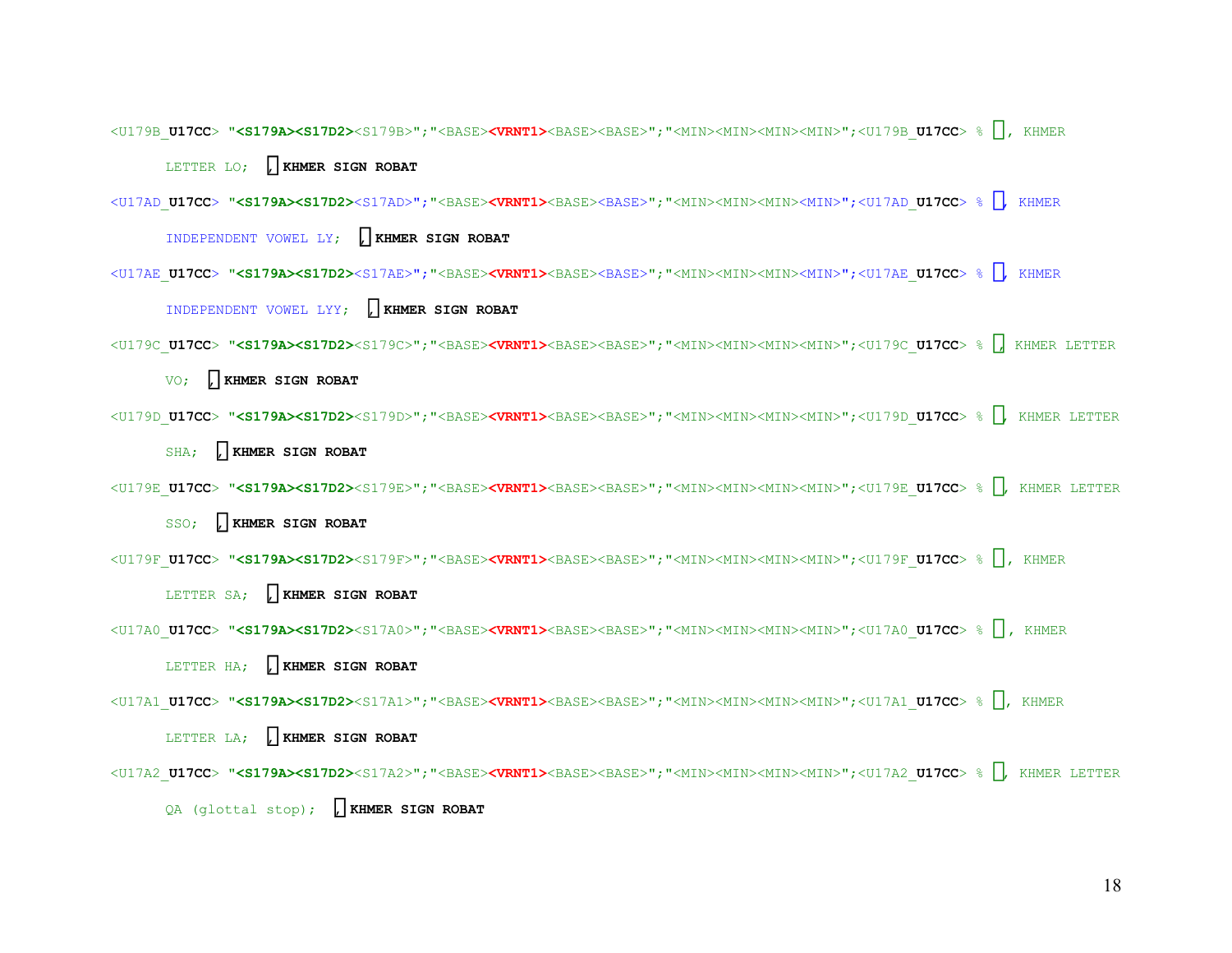**% Independent vowels (glottal stop + dependent vowel).** 

**% They are collated as variants of the glottal stop + vowel combination.** 

#### <U17A5\_**U17CC**<sup>&</sup>gt;

"<S179A><S17D2><S17A2><S17B7>";"<BASE>**<VRNT1>**<BASE><BASE><VRNT1><BASE>";"<MIN><MIN><MIN><MIN><MIN><MIN>";<U17A5\_ **U**

**17CC**> % , KHMER INDEPENDENT VOWEL QI; ៌**, KHMER SIGN ROBAT**

#### <U17A6\_**U17CC**<sup>&</sup>gt;

"<S179A><S17D2><S17A2><S17B8>";"<BASE>**<VRNT1>**<BASE><BASE><VRNT1><BASE>";"<MIN><MIN><MIN><MIN><MIN><MIN>";<U17A6\_ **U**

**17CC**> % , KHMER INDEPENDENT VOWEL QII; ៌**, KHMER SIGN ROBAT**

#### <U17A7\_**U17CC**<sup>&</sup>gt;

"<S179A><S17D2><S17A2><S17BB>";"<BASE>**<VRNT1>**<BASE><BASE><VRNT1><BASE>";"<MIN><MIN><MIN><MIN><MIN><MIN>";<U17A7\_ **U**

**17CC**> % , KHMER INDEPENDENT VOWEL QU; ៌**, KHMER SIGN ROBAT**

#### <U17A8**U17CC**> \_

"<S179A><S17D2><S17A2><S17BB>";"<BASE>**<VRNT1>**<BASE><BASE><VRNT**2**><BASE>";"<MIN><MIN><MIN><MIN><MIN><MIN>";<U17A8 **U**

**17CC**> % , KHMER INDEPENDENT VOWEL QUK; ៌**, KHMER SIGN ROBAT**

#### <U17A9\_**U17CC**<sup>&</sup>gt;

"<S179A><S17D2><S17A2><S17BC>";"<BASE>**<VRNT1>**<BASE><BASE><VRNT1><BASE>";"<MIN><MIN><MIN><MIN><MIN><MIN>";<U17A9\_ **U**

**17CC**> % , KHMER INDEPENDENT VOWEL QUU; ៌**, KHMER SIGN ROBAT**

#### <U17AA**U17CC**>

"<S179A><S17D2><S17A2><S17BC>";"<BASE>**<VRNT1>**<BASE><BASE><VRNT**2**><BASE>";"<MIN><MIN><MIN><MIN><MIN><MIN>";<U17AA **U**

**17CC**> % , KHMER INDEPENDENT VOWEL QUUV; ៌**, KHMER SIGN ROBAT**

#### <U17AF\_**U17CC**<sup>&</sup>gt;

"<S179A><S17D2><S17A2><S17C**2**>";"<BASE>**<VRNT1>**<BASE><BASE><VRNT1><BASE>";"<MIN><MIN><MIN><MIN><MIN><MIN>";<U17AF\_ **U**

**17CC**> % , KHMER INDEPENDENT VOWEL QE; ៌**, KHMER SIGN ROBAT**

#### <U17B0\_**U17CC**<sup>&</sup>gt;

"<S179A><S17D2><S17A2><S17C3>";"<BASE>**<VRNT1>**<BASE><BASE><VRNT1><BASE>";"<MIN><MIN><MIN><MIN><MIN><MIN>";<U17B0\_ **U**

**17CC**> % , KHMER INDEPENDENT VOWEL QAI; ៌**, KHMER SIGN ROBAT**

#### <U17B1\_**U17CC**<sup>&</sup>gt;

"<S179A><S17D2><S17A2><S17C4>";"<BASE>**<VRNT1>**<BASE><BASE><VRNT1><BASE>";"<MIN><MIN><MIN><MIN><MIN><MIN>";<U17B1\_ **U**

**17CC**> % , KHMER INDEPENDENT VOWEL QOO TYPE ONE; ៌**, KHMER SIGN ROBAT**

#### <U17B2\_**U17CC**<sup>&</sup>gt;

"<S179A><S17D2><S17A2><S17C4>";"<BASE>**<VRNT1>**<BASE><BASE><VRNT**2**><BASE>";"<MIN><MIN><MIN><MIN><MIN><MIN>";<U17B2\_ **U**

**17CC**> % , KHMER INDEPENDENT VOWEL QOO TYPE TWO; ៌**, KHMER SIGN ROBAT**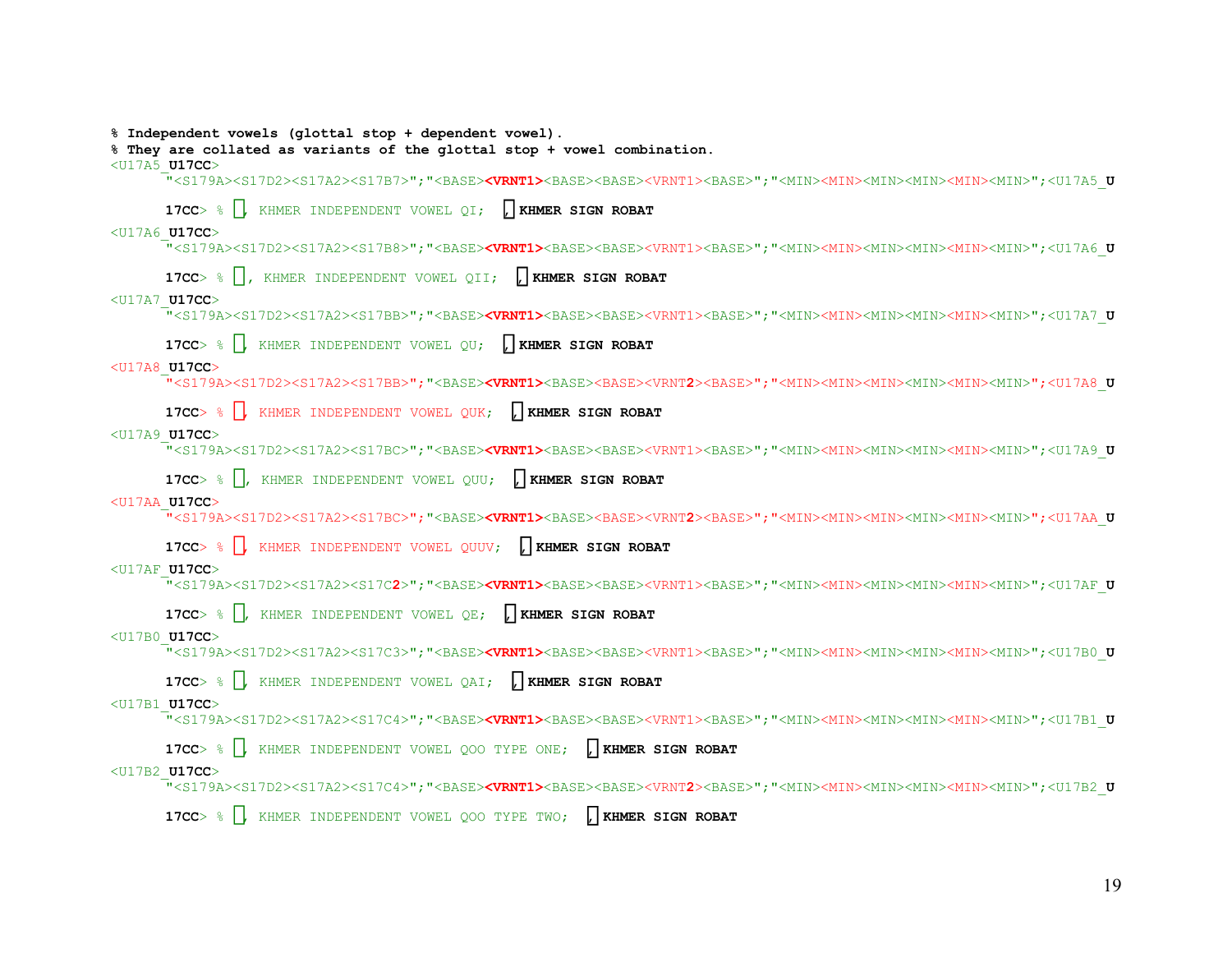#### <U17B3\_**U17CC**<sup>&</sup>gt;

"<S179A><S17D2><S17A2><S17C5>";"<BASE>**<VRNT1>**<BASE><BASE><VRNT1><BASE>";"<MIN><MIN><MIN><MIN><MIN><MIN>";<U17B3\_**<sup>U</sup>**

**17CC**> % , KHMER INDEPENDENT VOWEL QAU; ៌**, KHMER SIGN ROBAT**

<U17AB> <S17AB>;<BASE>;<MIN>;<U17AB> % , KHMER INDEPENDENT VOWEL RY % glyph based on glyph for 1794

<U17AC> <S17AC>;<BASE>;<MIN>;<U17AC> % , KHMER INDEPENDENT VOWEL RYY % glyph based on glyph for 1794

<U179B> <S179B>;<BASE>;<MIN>;<U179B> % , KHMER LETTER LO

**<U17D8>** <S179B>;<BASE>;<COMPAT>;<U17D8> **% , KHMER SIGN BEYYAL** 

% et cetera [ENCODING MISTAKE; don't use this character, spell out the beyyal in the desired (abbreviated) form] <U17AD> <S17AD>;<BASE>;<MIN>;<U17AD> % , KHMER INDEPENDENT VOWEL LY % glyphs based on glyph for 1796 <U17AE> <S17AE>;<BASE>;<MIN>;<U17AE> % , KHMER INDEPENDENT VOWEL LYY % glyphs based on glyph for 1796 <U179C> <S179C>;<BASE>;<MIN>;<U179C> % , KHMER LETTER VO <U179D> <S179D>;<BASE>;<MIN>;<U179D> % , KHMER LETTER SHA % used only for Pali/Sanskrit transliteration <U179E> <S179E>;<BASE>;<MIN>;<U179E> % , KHMER LETTER SSO % used only for Pali/Sanskrit transliteration <U179F> <S179F>;<BASE>;<MIN>;<U179F> % , KHMER LETTER SA <U17A0> <S17A0>;<BASE>;<MIN>;<U17A0> % , KHMER LETTER HA <U17A1> <S17A1>;<BASE>;<MIN>;<U17A1> % , KHMER LETTER LA <U17A2> <S17A2>;<BASE>;<MIN>;<U17A2> % , KHMER LETTER QA (glottal stop)

**% They are collated as variants of the glottal stop + vowel combination.** 

<U17A3> <S17A2>;<BASE>;<COMPAT>;<U17A3> % , KHMER INDEPENDENT VOWEL QAQ

**% Independent vowels (glottal stop + dependent vowel).** 

% looks exactly like 17A2 [BOGUS CHARACTER; encoding mistake; use U+17A2 instead;

% differentiated collation should be done via higher level protocols if at all desired]

<U17A4> "<S17A2>**<S17B6>**";"<BASE><BASE>";"<COMPAT><COMPAT>";<U17A4> % , KHMER INDEPENDENT VOWEL QAA

% looks exactly like <17A2, 17B6> [BOGUS CHARACTER; encoding mistake; use <U+17A2, U+17B6> instead;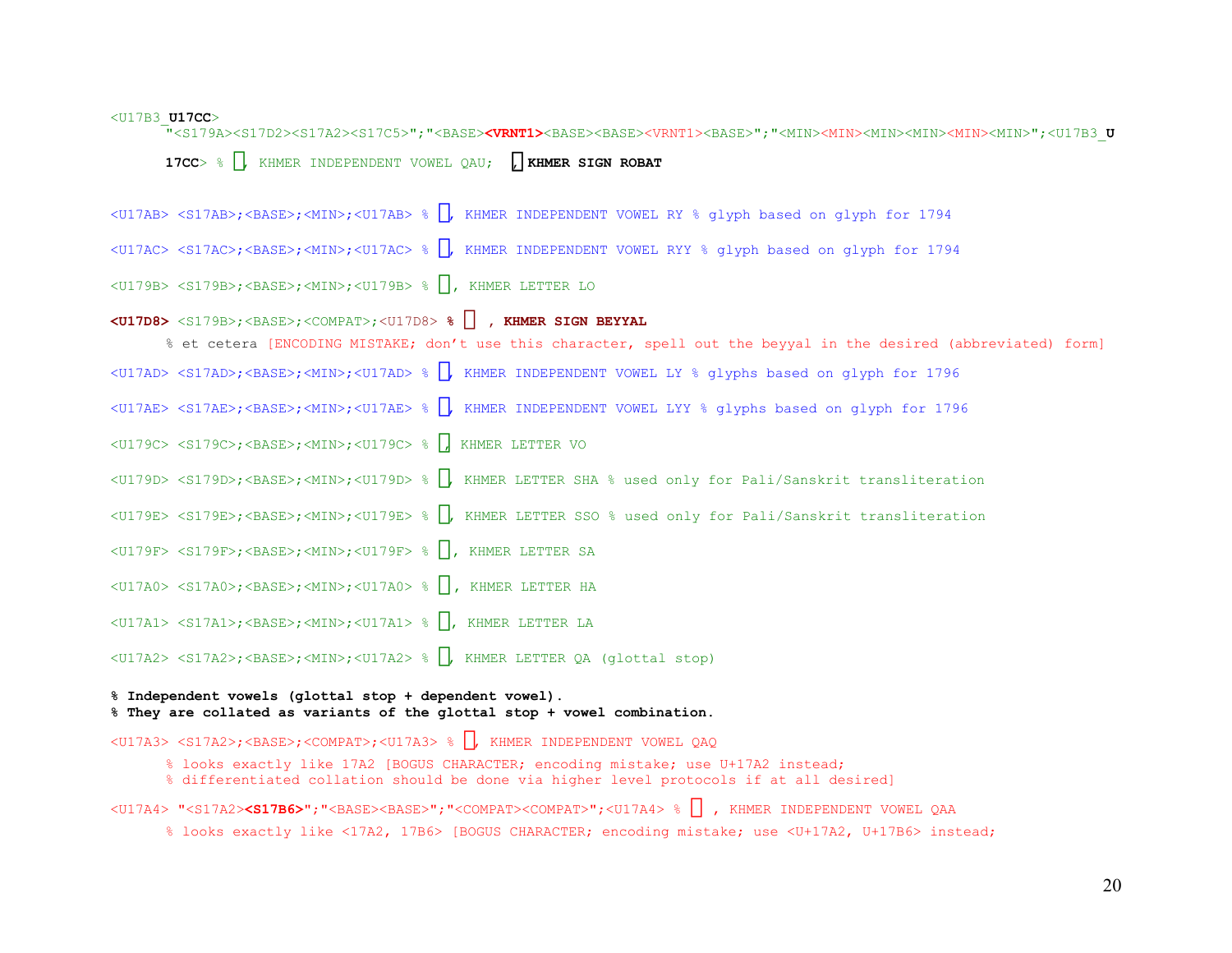% differentiated collation should be done via higher level protocols if at all desired]

<U17A5> "<S17A2><S17B7>";"<BASE><VRNT1><BASE>";"<MIN><MIN><MIN>";<U17A5> % , KHMER INDEPENDENT VOWEL QI

<U17A6> "<S17A2><S17B8>";"<BASE><VRNT1><BASE>";"<MIN><MIN><MIN>";<U17A6> % , KHMER INDEPENDENT VOWEL QII

<U17A7> "<S17A2><S17BB>";"<BASE><VRNT1><BASE>";"<MIN><MIN><MIN>";<U17A7> % , KHMER INDEPENDENT VOWEL QU

# **<U17A8> "<S17A2><S17BB><S1780>";"<BASE><VRNT2><BASE><BASE>";"<MIN><MIN><MIN><MIN>";<U17A8> %** ឨ**, KHMER INDEPENDENT VOWEL QUK (should that be "<S17A2><S17BB><S17D2><S1780>" instead?)**

<U17A9> "<S17A2><S17BC>";"<BASE><VRNT1><BASE>";"<MIN><MIN><MIN>";<U17A9> % , KHMER INDEPENDENT VOWEL QUU

**<U17AA> "<S17A2><S17BC>";"<BASE><VRNT2><BASE>";"<MIN><MIN><MIN>";<U17AA> %** ឪ**, KHMER INDEPENDENT VOWEL QUUV (??)** 

<U17AF> "<S17A2><S17C**2**>";"<BASE><VRNT1><BASE>";"<MIN><MIN><MIN>";<U17AF> % , KHMER INDEPENDENT VOWEL QE

<U17B0> "<S17A2><S17C3>";"<BASE><VRNT1><BASE>";"<MIN><MIN><MIN>";<U17B0> % , KHMER INDEPENDENT VOWEL QAI

<U17B1> "<S17A2><S17C4>";"<BASE><VRNT1><BASE>";"<MIN><MIN><MIN>";<U17B1> % , KHMER INDEPENDENT VOWEL QOO TYPE ONE

<U17B2> "<S17A2><S17C4>";"<BASE><VRNT**2**><BASE>";"<MIN><MIN><MIN>";<U17B2> % , KHMER INDEPENDENT VOWEL QOO TYPE TWO

<U17B3> "<S17A2><S17C5>";"<BASE><VRNT1><BASE>";"<MIN><MIN><MIN>";<U17B3> % , KHMER INDEPENDENT VOWEL QAU

**%%%%%%%%%%%%%%%%%%%%%%%%%%%%%%%%%%%%%%%%%%%%%%%%%%%%%%%%%%%%%%%%%%%%%%%%%%%%%%%%%%%%%%%%%%% After all scripts; among "Han heavy seconds", Hangul trail consonants, Hangul vowels, and Indic dependent vowels. %%%%%%%%%%%%%%%%%%%%%%%%%%%%%%%%%%%%%%%%%%%%%%%%%%%%%%%%%%%%%%%%%%%%%%%%%%%%%%%%%%%%%%%%%%%**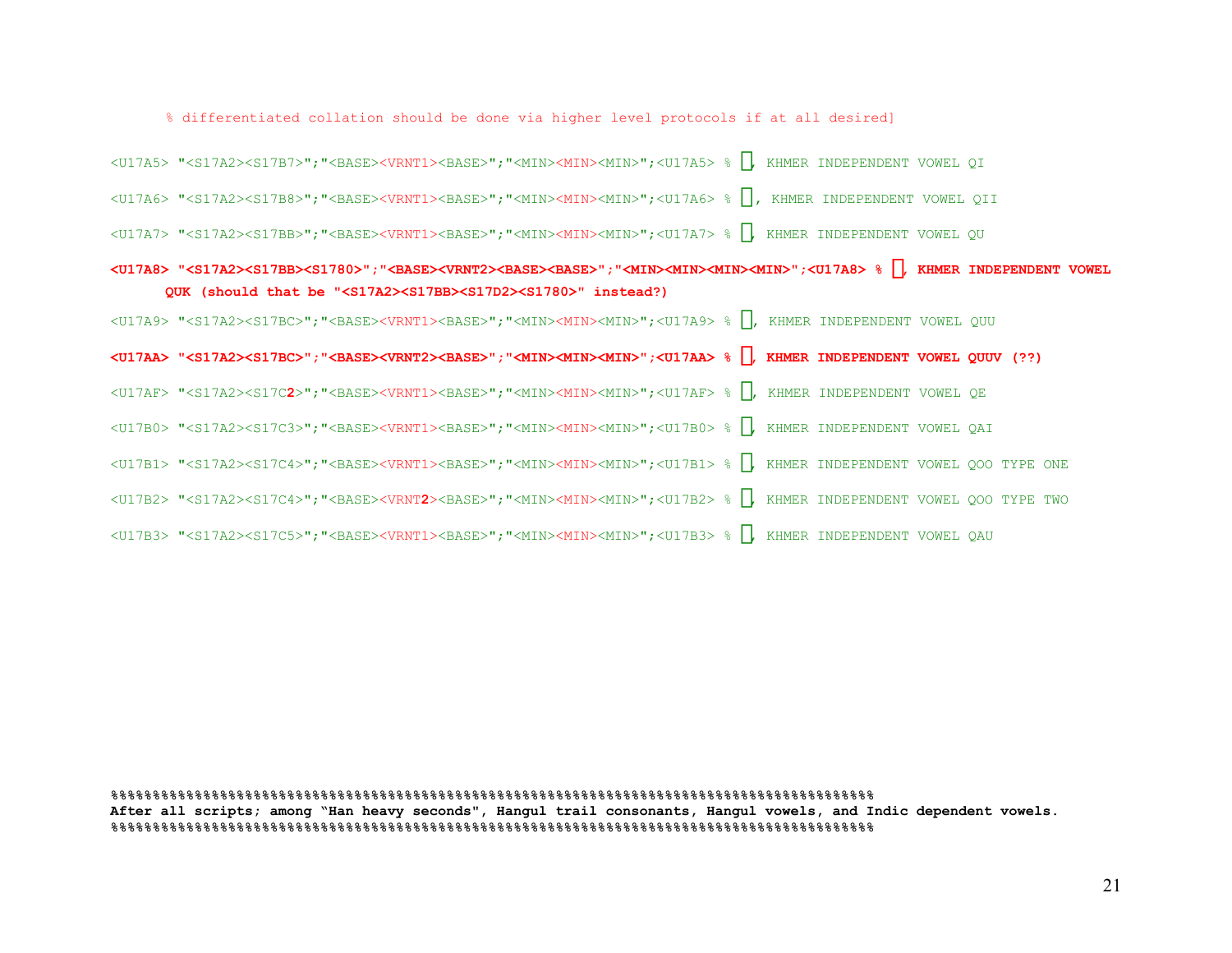#### **% Dependent vowels (in collation order \*after\* all scripts):**

<U17B6> <S17B6>;<BASE>;<MIN>;<U17B6> % , KHMER VOWEL SIGN AA <U17B7> <S17B7>;<BASE>;<MIN>;<U17B7> % , KHMER VOWEL SIGN I <U17B8> <S17B8>;<BASE>;<MIN>;<U17B8> % , KHMER VOWEL SIGN II <U17B9> <S17B9>;<BASE>;<MIN>;<U17B9> % , KHMER VOWEL SIGN Y <U17BA> <S17BA>;<BASE>;<MIN>;<U17BA> % , KHMER VOWEL SIGN YY <U17BB> <S17BB>;<BASE>;<MIN>;<U17BB> % , KHMER VOWEL SIGN U <U17BC> <S17BC>;<BASE>;<MIN>;<U17BC> % , KHMER VOWEL SIGN UU <U17BD> <S17BD>;<BASE>;<MIN>;<U17BD> % , KHMER VOWEL SIGN UA

% (editorial note: the Khmer font for the remaining dependent vowels here is incorrect, the left side part % is missing; temporary mock-up used, which will result in erroneous glyphs when using a correct Khmer font)

<U17BE> <S17BE>;<BASE>;<MIN>;<U17BE> % , KHMER VOWEL SIGN OE <U17BF> <S17BF>;<BASE>;<MIN>;<U17BF> % , KHMER VOWEL SIGN YA <U17C0> <S17C0>;<BASE>;<MIN>;<U17C0> % , KHMER VOWEL SIGN IE <U17C1> <S17C1>;<BASE>;<MIN>;<U17C1> % , KHMER VOWEL SIGN E <U17C2> <S17C2>;<BASE>;<MIN>;<U17C2> % , KHMER VOWEL SIGN AE <U17C3> <S17C3>;<BASE>;<MIN>;<U17C3> % , KHMER VOWEL SIGN AI <U17C4> <S17C4>;<BASE>;<MIN>;<U17C4> % , KHMER VOWEL SIGN OO <U17C5> <S17C5>;<BASE>;<MIN>;<U17C5> % , KHMER VOWEL SIGN AU

#### **% Nasalisation pseudo-vowel and reordered nasalisations:**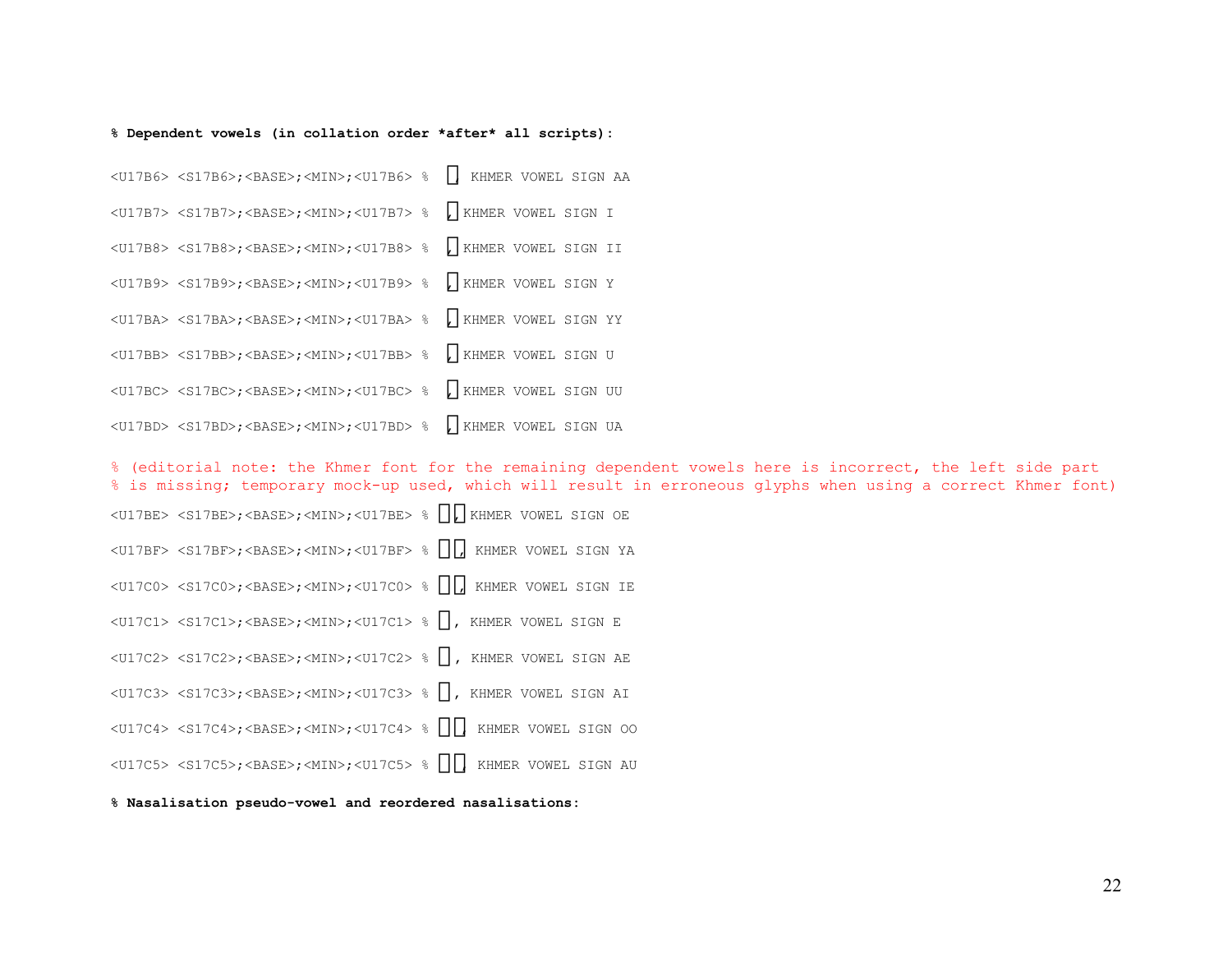<U17BB\_U17C6> **<S17BB\_S17C6>**;<BASE>;<MIN>;<U17BB\_U17C6> % , KHMER VOWEL SIGN U, KHMER SIGN NIKAHIT: nasalised U <U17C6\_U17BB> **<S17BB\_S17C6>**;<BASE>;<MIN>;<U17C6\_U17BB> % , KHMER SIGN NIKAHIT, KHMER VOWEL SIGN U: nasalised U <U17C6> <S17C6>;<BASE>;<MIN>;<U17C6> % , KHMER SIGN NIKAHIT, anusvara, final nasalization <U17B6\_U17C6> **<S17B6\_S17C6>**;<BASE>;<MIN>;<U17B6\_U17C6> % , KHMER VOWEL SIGN AA, KHMER SIGN NIKAHIT: nasalised AA <U17C6\_U17B6> **<S17B6\_S17C6>**;<BASE>;<MIN>;<U17C6\_U17B6> % , KHMER SIGN NIKAHIT, KHMER VOWEL SIGN AA: nasalised AA

**% Pseudo-vowel:** 

<U17C7> <S17C7>;<BASE>;<MIN>;<U17C7> % , KHMER SIGN REAHMUK % visarga

**% Note that the dependent vowel + REAHMUK combinations need not get contractions % weightings above, since the proper order results from the given weighting anyway.** 

### **% The COENG, the consonant gluer (order among other viramas): <U17D2> <S17D2>**;<BASE>;<MIN>**;<U17D2> % KHMER SIGN COENG (combining; makes certain adjacent characters conjoining)**

% glyphless; functions as virama; note that the VIRIAM character seems to work like the Thai YAMAKKAN.

# **4 Acknowledgements**

Thanks to Maurice Bauhahn for explaining the principles of Khmer collation. Any errors or shortcomings here are of course mine (especially since I've done some interpretations and changes).

# **5 References**

| ISO/IEC 10646-1:2000 | Information Technology - Universal multiple-octet coded character set<br>(UCS), Part 1, second edition.                                              |
|----------------------|------------------------------------------------------------------------------------------------------------------------------------------------------|
| Unicode 4.0          | The Unicode standard, version 4.0.                                                                                                                   |
| UCD 4.0.0            | Unicode character database, version 4.0.0.                                                                                                           |
| ISO/IEC 14651:2001   | International string ordering and comparison - Method for comparing<br>character strings and description of the common template tailorable ordering. |
| <b>UTS 10</b>        | Unicode technical standard 10, Unicode collation algorithm.                                                                                          |